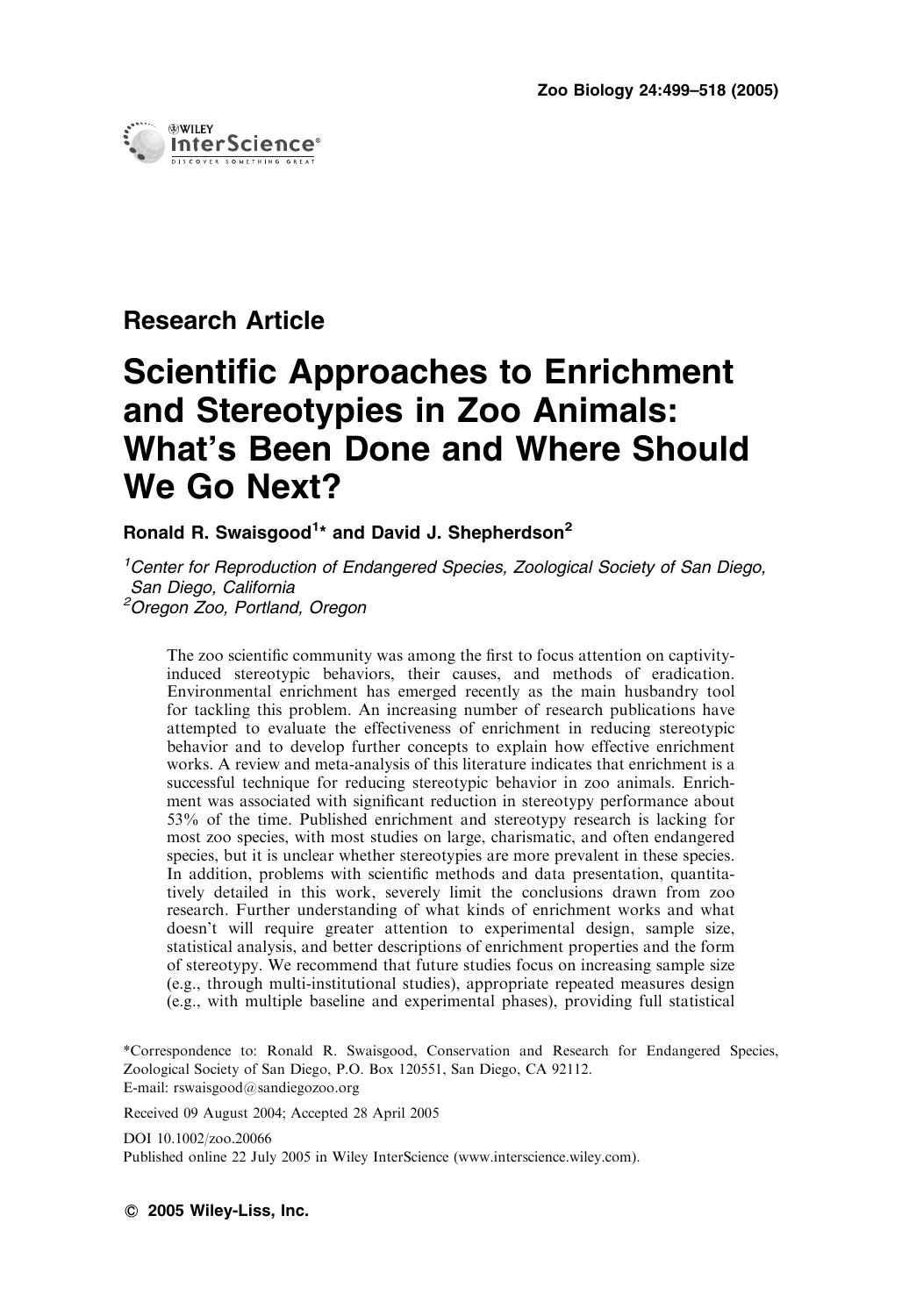information about the behavioral changes observed (including standard error), and ultimately the development of a predictive science for enrichment, stereotypies, and wellbeing. Zoo Biol 24:499-518, 2005.  $\circ$  2005 Wiley-Liss, Inc.

#### Key words: enrichment; stereotypy; wellbeing; literature review; scientific method

#### INTRODUCTION

The zoo community was among the first to raise concerns over abnormal and stereotypic behaviors in captive animals and to begin to develop environmental enrichment strategies to deal with the perceived problem. Stereotypies are relatively invariant, repetitive behaviors that seem to have no immediate function [Mason, 1991]. Environmental enrichment can be defined loosely as an animal husbandry principle that seeks to enhance the quality of captive care by identifying and providing environmental stimuli necessary for optimal psychological and physiological wellbeing [Shepherdson, 1998].

The relationship between the performance of stereotypic behavior and wellbeing is complicated, however, and studies strongly suggest that there is not a one-to-one relationship [Mason and Mendl, 1993; Mason and Latham, 2004]. Performance of stereotypies may not correspond to current wellbeing because stereotypies may be a ''scar'' from previous suboptimal environments. In addition, because stereotyping may be a means of coping with an aversive environment, individual animals that perform stereotypies in suboptimal environments may well have better welfare than those that do not perform stereotypies in the same environment. Stereotypies are on the whole more than just loosely correlated with wellbeing, however: Mason and Latham's [2004] survey showed that 68% of environments that cause stereotypies are associated with diminished welfare. When discussing the meaning of stereotypies in a zoo environment, we thus follow their advice that ''stereotypies should always be taken seriously as a warning sign of potential suffering, but never used as the sole index of welfare.'' In the absence of corroborating data on wellbeing, we consider stereotyping animals at high risk for suboptimal wellbeing.

In the zoo community, environmental enrichment has become almost a catchall term for husbandry activities with the specific aim of improving wellbeing and as such is the method of choice for reducing stereotypic behavior. Environmental enrichment involves changing the environment of the zoo animal to provide opportunities or choices not available before. Often a heavy emphasis is placed on the importance of providing enrichment that is appropriate to the specific biology (to the extent to which it is known) of the species under consideration [Mellen and MacPhee, 2001]. Biologically appropriate complexity can be increased in many ways, for example, by adding substrates such as dirt, litter, mulch, vegetation, or trees. These substrates increase ''information content'' of the environment and elicit foraging and investigatory behavior by concealing food, smells, naturally occurring insects, or other wildlife, etc. Barriers and landscaping can provide privacy, promote territorial behavior, provide escape routes, and thus improve social interactions. Toys and novel objects elicit exploration and creative play. Climbing structures allow more efficient use of space and provide shade and temperature gradients for choice of microclimate. They can also provide hiding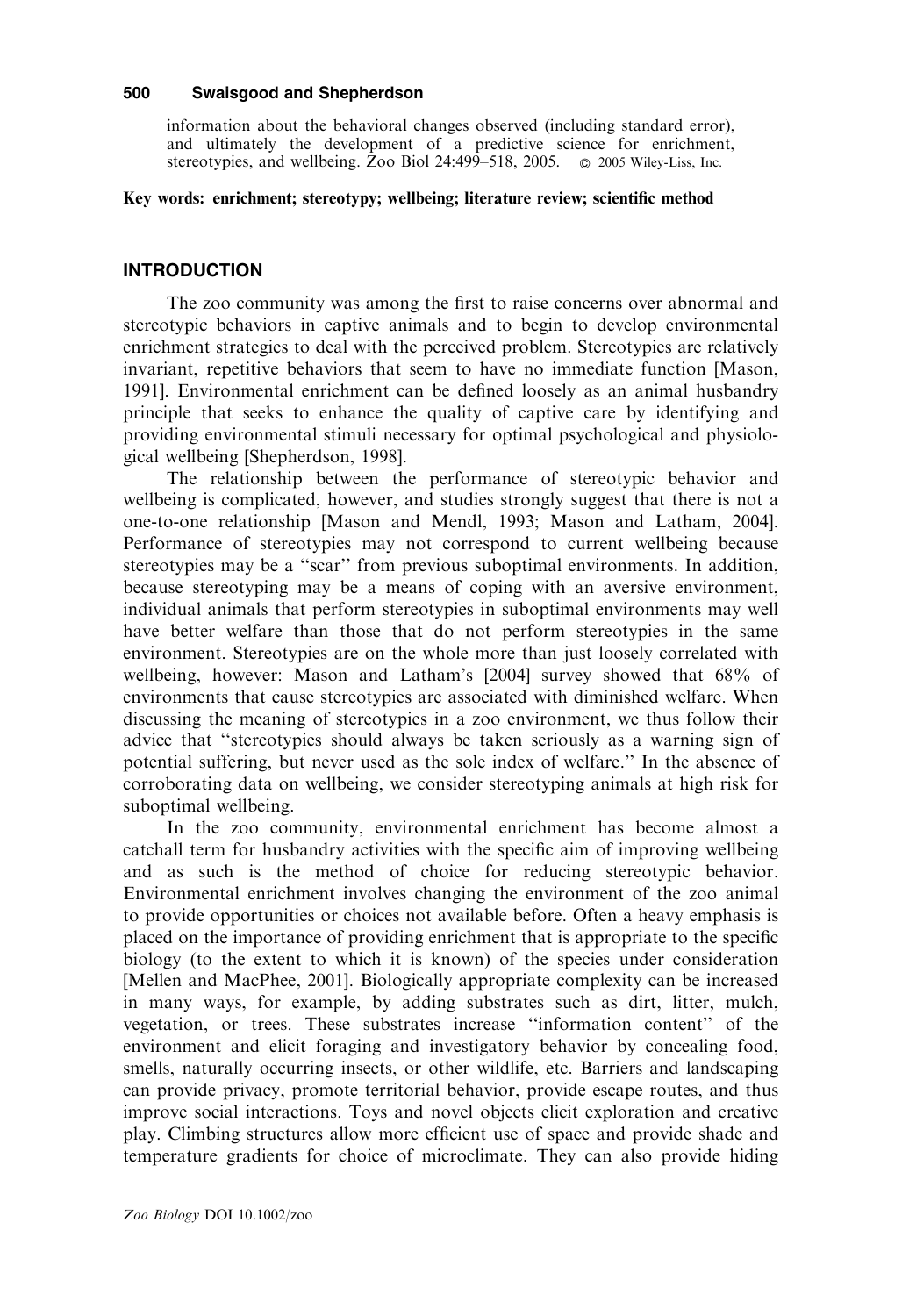places from conspecifics, the public, and keepers. Cognitive challenges, such as mechanical apparatuses, puzzle feeders, or computer interaction with visitors, put captive animals in a position in which they can learn to actively control and explore some aspect of their environment. Various feeding devices and practices such as carcass and whole-fruit feeding allow animals to acquire and process food in diverse, versatile, and more natural ways. More recently, the potential of training, not just as a management tool but also as cognitive enrichment for captive animals, has begun to be realized [Laule and Desmond, 1998].

### What Lessons Have We Learned from Zoo Enrichment Studies?

With more than three decades of research and development of the enrichment ethos in the zoo community behind us, a timely assessment of what we have learned from these experiences seems in order. In an earlier analysis we sought to do just that [Swaisgood and Shepherdson, in press]. We reviewed the literature on enrichment studies designed to reduce stereotypic behavior in zoo animals since 1990 and attempted a meta-analysis to try to discern what kinds of enrichments work and what doesn't. We discovered a great deal of creativity and ingenuity in the way that zoo researchers go about developing enrichment programs. Unfortunately, we were unable to find much evidence that some kinds of enrichment work better than others and gained little insight into the motivational basis of stereotypies and enrichment effects. We concluded that one reason we failed to find differences in the efficacy of enrichment was that investigators probably tailored the enrichment program to the particular needs of the study animals and their situation. A thoughtful approach such as this, if used by most investigators, would obscure any universal trends explaining why some enrichment strategies work better than others. That is, one enrichment strategy may work best with species A in situation X, whereas another may work better with other species in other situations. The fact that many types of enrichment reduce stereotypies is also consistent with the argument that stereotypies do not arise from a single underlying motivational state [Rushen et al., 1993].

Our failure to discover what makes enrichment work cannot solely be attributed to these factors. There were also limitations in the literature that presented obstacles to our analysis. Most prominently, the literature contained many fewer peer-reviewed publications on the topic than expected. Only 23 studies provided the needed information and met our criteria for inclusion in the analysis. Because these studies covered a diverse array of species and included many variations in the captive environment and enrichment strategy tested, we had few representatives for each category of enrichment and many confounding variables obfuscating the analysis.

This analysis led us to explore systematically another aspect of zoo enrichment research, namely, how enrichment practitioners go about studying enrichment in a zoo setting. Here we present quantitative data on the design and methods used by zoo researchers. The analysis is based on a systematic review of the literature. We have expanded the number of included studies since the first analysis to 41 by relaxing one of our criteria from our previous analysis: that authors reported the level of stereotypic behavior before and after enrichment (see Methods). With this more robust sample, we examine such issues as the taxonomic units selected for study, sample size, experimental design, statistics, dependent variables measured, as well as further measures of enrichment efficacy.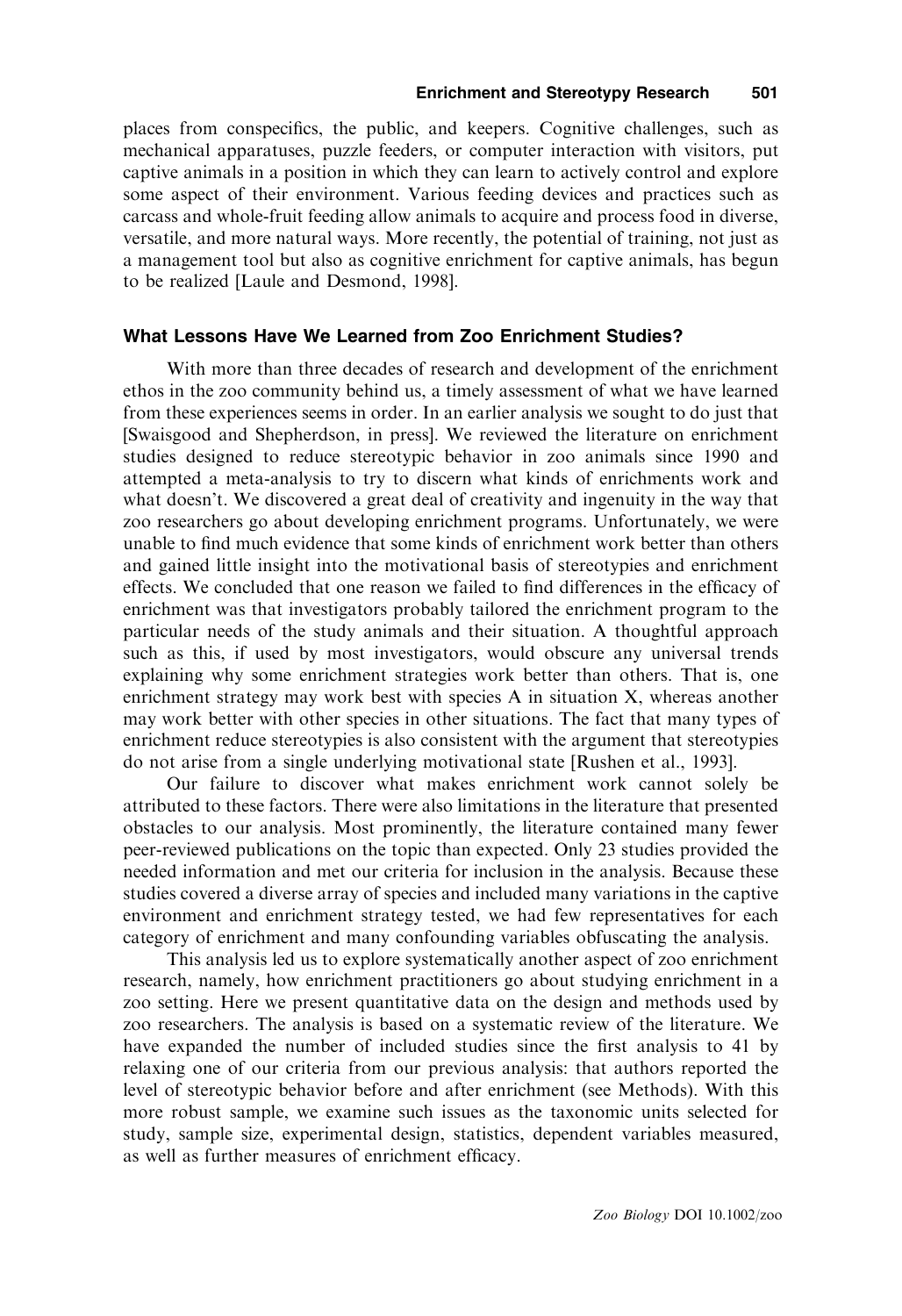We in the zoo community deserve much of the credit for the development of the concept and application of enrichment. The purpose of this review is to assess precisely what has been done and to provide timely feedback to the zoo community. The successes are many, but what are the shortcomings of this body of work? How can we refocus our enrichment research efforts in the future to get better answers to our questions and ultimately develop a more predictive science for structuring enrichment programs?

# MATERIALS AND METHODS

# Inclusion Criteria for Literature Review and Analysis

We reviewed all studies published from 1990 to 2003 in three peer-reviewed journals: Animal Welfare, Applied Animal Behavior Sciences, and Zoo Biology. Other peer-reviewed journals rarely publish zoo research on the topic. Conference proceedings and journals that are not peer-reviewed are also a rich source of information, but we chose not to include them because one of our objectives was to evaluate the level of scientific and statistical sophistication of zoo-based research. To find articles, we searched for the following keywords: stereotypy, stereotypic, abnormal behavio(u)r, enrichment, wellbeing, and welfare (except in Animal Welfare, where welfare is always a keyword). From this sample, we included only publications of empirical studies meeting the following criteria: (1) the animals were studied in two different situations that varied in terms of enrichment quality (i.e., control vs. enriched); (2) the effects of enrichment on stereotypies were evaluated with inferential statistics; and (3) the study was conducted at a zoological park, aquarium, or conservation breeding center (e.g., studies at biomedical research facilities were not included). We found 25 publications meeting these criteria and completed a four-page questionnaire for each. We read each articles and answered a series of specific questions relating to the scientific process, enrichment strategy, and results.

# Experimental Design and Statistics Used by Zoo Researchers

We categorized several aspects of the experimental design and statistics used in the studies included in our analysis. We recorded the sample size, as determined by the number of individuals used in the statistical analysis of the effects of enrichment on stereotypy performance, which was sometimes smaller than was the sample size for the article as a whole. Experimental design was classified as following [see also Saudargas and Drummer, 1996]: (1) before/after design, also referred to as baseline (A)/experimental (B) or AB, same individuals studied before and after a permanent change in enrichment conditions (repeated-measures design); (2) repeated treatment design (ABA, ABAB, etc.), as above, but baseline and experimental phases repeated more than once (used when enrichment can be given and withdrawn repeatedly or animals can be moved into and out of different enclosures); and (3) between-subjects study, some subjects given Treatment A (or baseline) and some subjects given Treatment B (different subjects are exposed to different environments that vary in degree or type of enrichment). We also determined whether only one specific enrichment variable was changed or whether a suite of variables was changed simultaneously.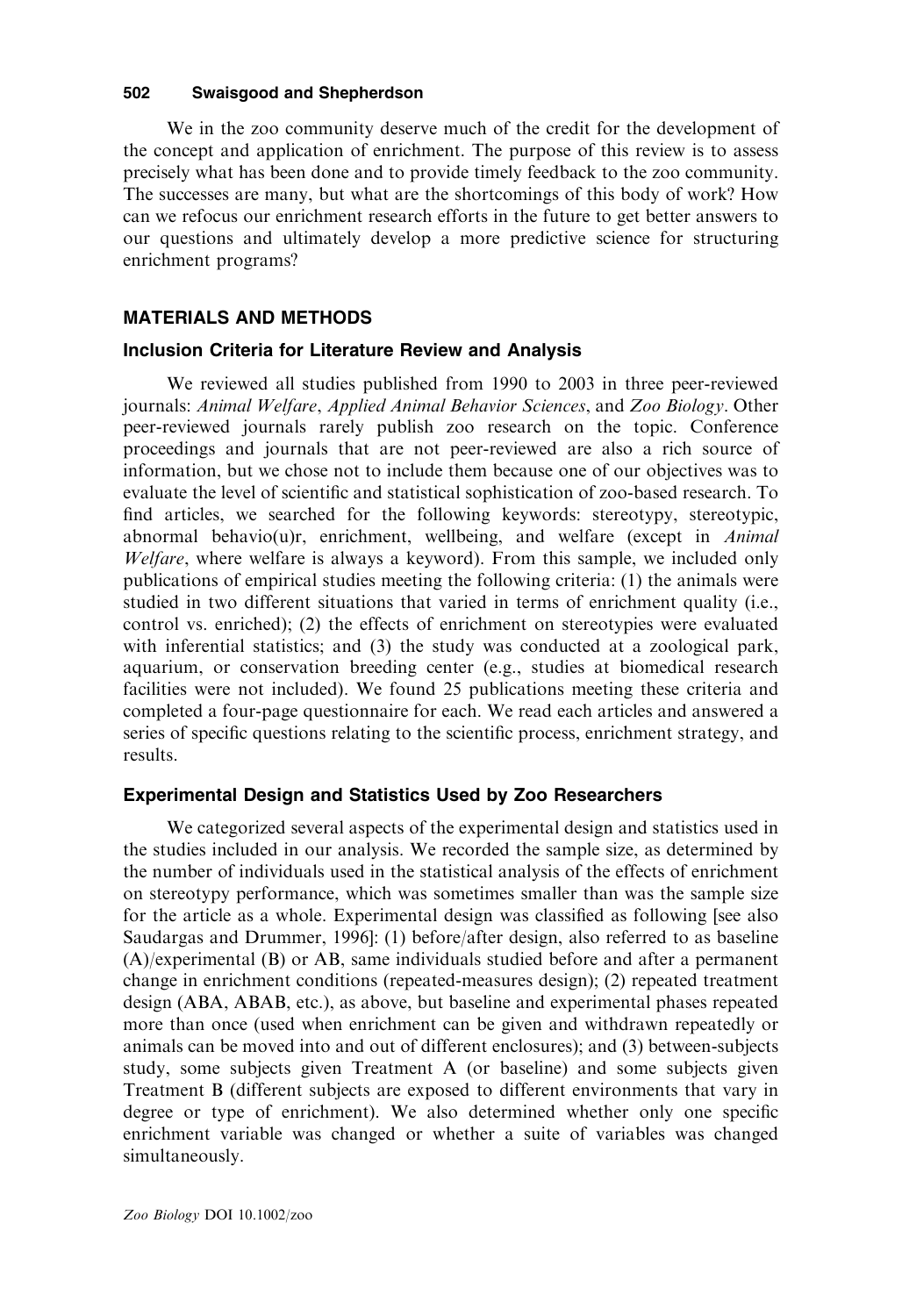Statistics were categorized as follows: (1) individual-animal statistics: statistical tests reported for individual animals across multiple trials; (2) analysis of pooled data: data from multiple animals analyzed together, but one animal contributes more than one observation to the analysis without the use of specific repeated measures in the statistical model, e.g., before/after, time of day, season, etc. (day of observation was not considered a legitimate repeated measure because there is no reason to believe that day has a systematic effect; where the effects of potential habituation are of interest, trial number is considered legitimate); and (3) ''legitimate'' between-subjects or within-subjects statistics, such as analysis of variance (ANOVA) and t-tests and their nonparametric counterparts, where appropriate degrees of freedom were used (see below).

We also quantified several aspects of study effort: duration of observation periods, total observer time spent collecting data (including controls), and duration of the study.

#### Species Characteristics

For each species in our sample, we recorded its taxonomic family, its foraging strategy (herbivore, carnivore, and omnivore), its sociality (social/asocial), and whether it is listed by the IUCN as a threatened or endangered species.

#### Categorization of Enrichment

In a previous analysis, we categorized enrichment according to several variables that might influence its success [Swaisgood and Shepherdson, in press]. Here we present descriptive information on exactly what enrichments were used. Nonfeeding enrichment included the following. (1) Objects: nonpermanent addition of (novel) objects for manipulation/play. (2) Olfactory: the addition of scents or scented material to the enclosure. (3) Training: using operant conditioning to get the animal to do something that it has not done before for the express purpose of challenging the animal's cognitive skills. (4) Enclosure rotation: moving the animal repeatedly between two or more enclosures (similarly enriched) to retain some novelty value. (5) Major exhibit changes: enclosure undergoes major renovation or animal is moved to a new enclosure. The following changes were noted: (a) live vegetation; (b) shelter, hiding place; (c) climbing structure, elevated perches; (d) water source; (e) loose substrate (for digging, resting); (e) other permanent moveable furnishings; (f) other unmovable permanent furnishings; and (g) increased enclosure size.

Feeding enrichment was classified according the following nonexclusive criteria: (1) designed to increase search time (e.g., scatter or hide); (2) designed to increase capture time (e.g., live prey); (3) designed to increase extraction time (e.g., puzzle feeder); (4) designed to increase processing time related to handling and mastication (e.g., vegetation/browse, bones, ice blocks with food, whole food, carcasses); (5) designed to increase temporal variability of feeding times (change from feeding at set times); and (6) designed to increase number of feeding times/day.

#### Dependent Variables and Data Analysis

For each behavior measured by the researchers, we recorded whether or not enrichment had a statistically significant effect. We used this categorical variable in our analyses across studies. This type of literature meta-analysis, called ''vote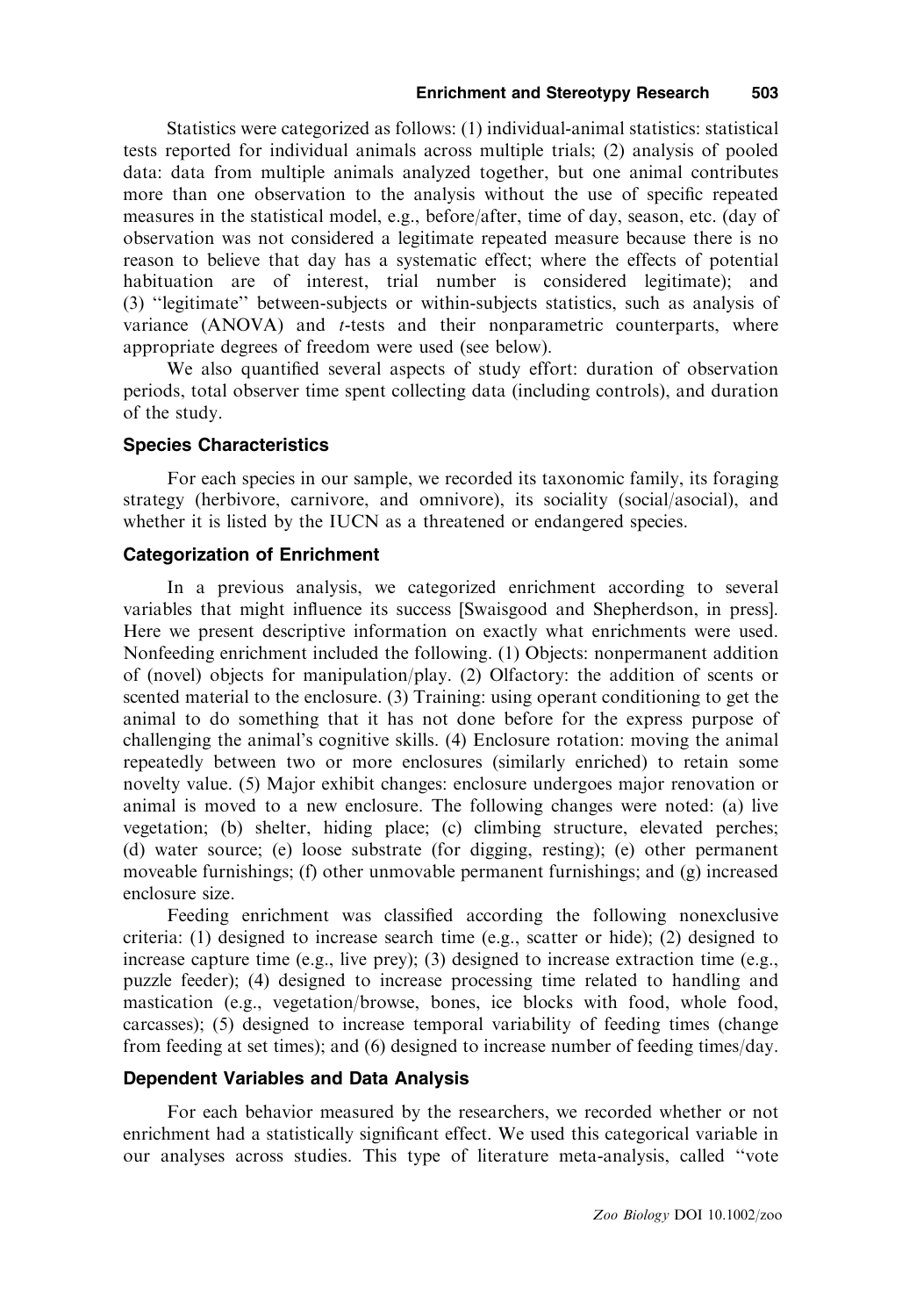counting,'' is not the preferred method. The recommended method of meta-analysis is to calculate an effect size for each study, for example, the magnitude of change from baseline to experimental conditions [Lipsey and Wilson, 2001]. This is the method we used in our previous study [Swaisgood and Shepherdson, in press], but because authors did not always report stereotypy levels, our sample size was much smaller (23 instead of 41). Another problem we encountered was that authors sometimes do not report measures of variability, such as standard error, which are needed to calculate a correction factor for meta-analysis. Nonetheless, the most significant criticism of the vote-counting method is that statistical significance for individual studies included in the meta-analysis is strongly affected by sample size. Sample sizes in our literature sample were consistently small, however, and varied little.

When reported by the authors, we categorized the stereotypy according to the following stereotypic forms: oral (e.g., self-bite/suck, tongue flick, object-bite/suck, regurgitation), locomotor (pacing and repetitive swimming patterns), repetitive movement (head, body, limb movements, etc.), and other. Authors often lumped several forms of stereotypy together for analysis, which we labeled ''composite stereotypy.''

Authors often reported other variables affected by enrichment, and we categorized these as natural/normal behavior (e.g., a behavior normally seen in the wild, such as feed, forage, locomote, explore), behavioral diversity (increased number of behavior patterns displayed), active (nonstereotypic activity levels), and corticoids.

Our sample consists of 25 publications (see below). Some statistics reported are based on this unit of analysis, which we refer to as ''publication.'' Other reported statistics are based on what refer to as a "study" ( $n = 41$ ). A publication contained more than one study when one of three criteria was met: (1) the authors included two completely separate experiments testing different enrichment strategies; (2) the authors included two or more types of enrichment as independent variables in the analysis; or (3) the authors provided separate analyses for different species. We consider these statistical replicates to be relatively independent because in each a successful or unsuccessful finding could be obtained. For example, if one type of enrichment did not work with a study group that does not mean that another type of enrichment will also fail. Similarly, if enrichment reduces stereotypies in one species, it does not follow that the same enrichment will work for other species.

Many results we present are simply descriptive statistics. Most reported inferential statistics are based on the  $\chi^2$  statistic. When assumptions of this test were not met (i.e.,  $>20\%$  of cells with expected values less than 5), we used the Fisher's exact test. For trends across years we used Spearman's rank correlation. We report results from more than 10 statistical tests but do not use any correction factors for familywise errors (e.g., Bonferroni adjustment). We chose not to do this for two reasons. First, it is only necessary to correct for multiple testing among related hypotheses, i.e., those hypotheses attempting to address the same general research question [Quinn and Keough, 2002], but our statistical tests are conducted on a series of unique hypotheses with unique predictions. Second, our data set yields limited statistical power, thus increasing statistical conservatism would stack the odds too strongly in favor of negative findings (see recent discussion by Nakagawa [2004]).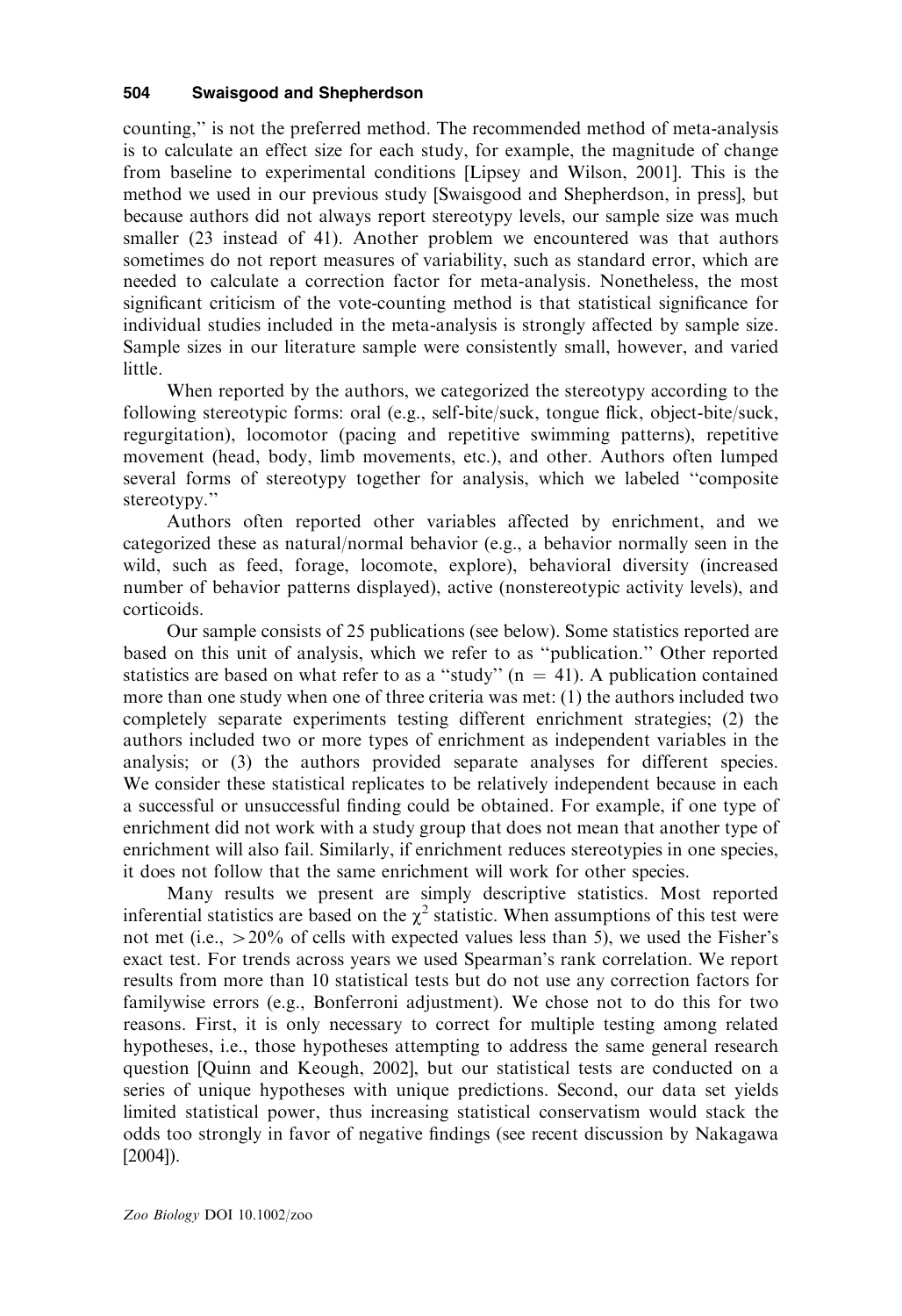#### RESULTS AND DISCUSSION

#### Zoo-Based Studies on Enrichment and Stereotypies

The keyword search of the literature turned up 101 publications using one or more of the key words. Of these publications, 31 were conducted at biomedical or university facilities and 14 occurred at agricultural facilities. Most of the study subjects in these publications were not species typically held in zoos. The remaining 66 publications were based on work conducted at zoos and breeding centers for rare wildlife, accounting for well over half the published studies in this area. The journals searched were chosen because they were likely to contain zoo-based research, however, whereas much of the biomedical and agricultural research is published elsewhere. Of 66 zoo-based publications, 48 included a test of the effectiveness of an enrichment treatment, of which 25 measured stereotypies. If we assume that most enrichment studies include a measurement of stereotypies if they existed, this latter statistic suggests that many enrichment studies are conducted with animals that do not perform stereotypies (or stereotypies occur at levels too low to merit analysis). Zoo researchers should be commended for their efforts to enrich the lives of captive animals even when this most common index of compromised wellbeing is lacking.

### Experimental Design Used by Zoo Researchers

Sample size is one of the most important aspects of scientific investigation because larger numbers of individuals increase external validity. Without a sufficient number of subjects, valid statistical procedures are not possible and any conclusions cannot be generalized to the larger population. For example, a sample size of six subjects tested in two experimental conditions is required before the Wilcoxon matched-pairs test can reach significance. Here the performance in zoo research needs improvement. In our survey, the median sample size was 4, with a range of 1 to 17, excluding an outlier of 257 from a questionnaire survey. Unsurprisingly, sample sizes for social species are larger (median  $= 9$ ) presumably because several can be observed at once at the same institution (bringing into question their statistical independence). These small sample sizes mean that many of the conclusions drawn from these studies may not hold up to future investigation. To discover whether there have been improvements in recent years, we ran a Spearman's rank correlation between year and sample size on a per publication basis, and found a weak but non-significant trend toward increasing sample sizes ( $\rho = 0.28$ ,  $Z = 1.4$ ,  $P = 0.16$ ; Fig. 1). Figure 1 also reveals that over the same period of time average observation period length (in hours) decreased nonsignificantly ( $\rho = 0.36$ ,  $Z = 1.7$ ,  $P = 0.08$ ). Other measures of study effort, total hours of observation time and study duration (in months), seem flat between 1990 and 2003.

Taken together, these graphs suggest that zoo researchers have maintained a relatively constant effort over the past 13 years, but are beginning to observe more animals for a shorter period of time. We hope that this trend continues because it is the number of subjects studied, not the number of samples collected, that increases statistical power and improves generalizability [Machlis et al., 1985]. There are times when intensive observation on few animals is useful, but as a rule, research time is better spent observing more animals, even if this means collaborating with multiple institutions.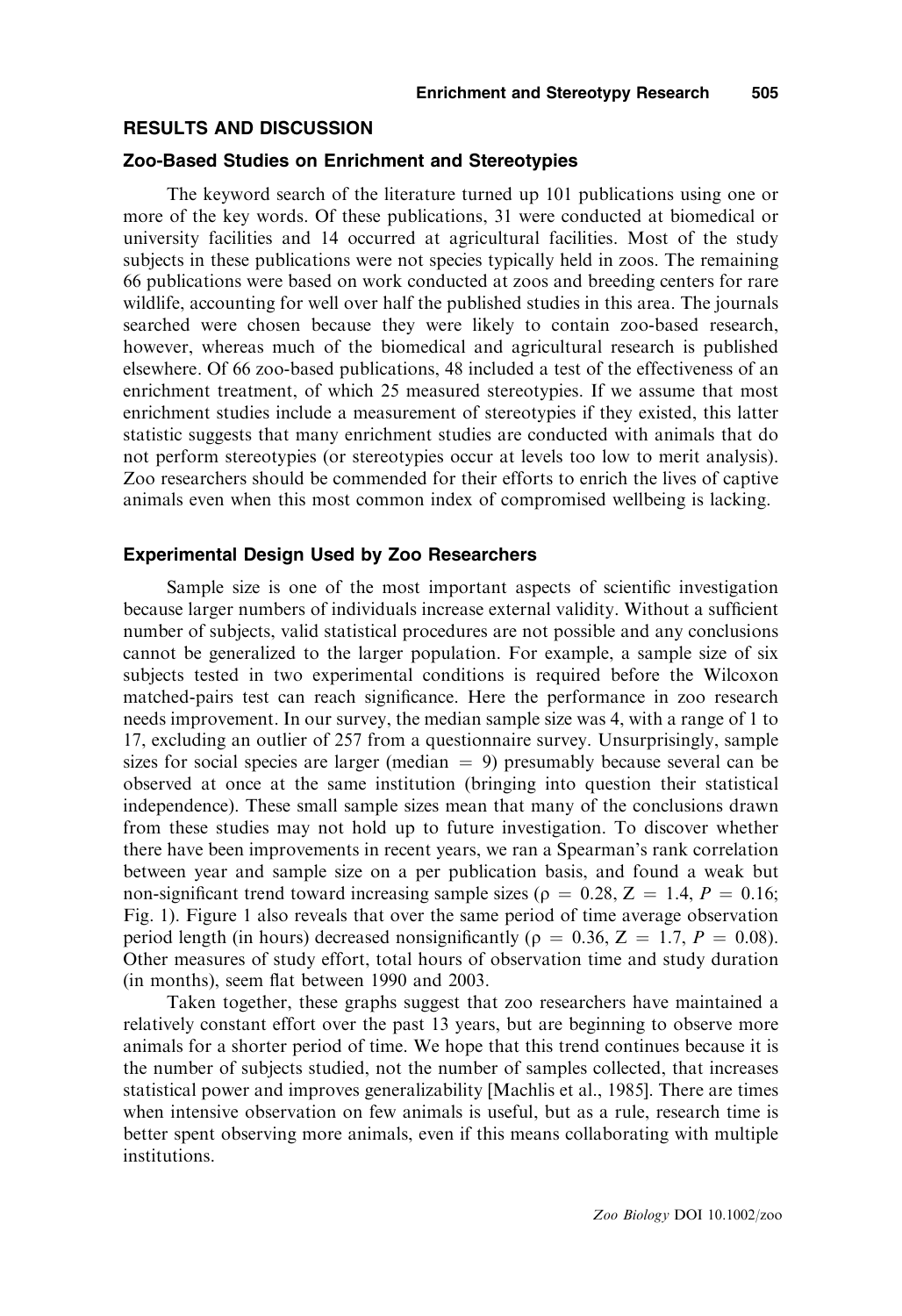

Fig. 1. Relationship between year and several variables related to research effort. Spearman's rank correlation is not significant. Regression line included for descriptive purposes only. Outlier ( $N = 257$ ) from questionnaire survey excluded.

We also evaluated the type of experimental design used by zoo researchers. The before/after design was used in 11 of the publications. This design was most often used when an animal's enclosure was renovated or the animal was moved to a new enclosure. It is also often used when a new enrichment program is first implemented. In general, this design is used for large-scale changes that are relatively difficult to reverse. Although it has its place in experimental design, it suffers more from the potential for confounding variables, such as changing season or reproductive condition.

The repeated-treatment design was used in 10 publications. This design improves upon the first by increasing internal validity. With increasing repetition of treatment and baseline, the possibility of confounding variables is gradually diminished. In one type of this design, multiple observations are made for baseline condition and examined for stability across time. If no trend is evident, the investigator can proceed with the enrichment treatment relatively secure that a trend change can be attributed to the enrichment [Saudargas and Drummer, 1996]. This method is repeated with each AB cycle. With increasing numbers of AB cycles, however, this trend analysis becomes less important because alternative explanations can be ruled out. For example, if a subject is studied on 20 days without enrichment (A) and 20 days with enrichment (B), it is highly unlikely that potential confounding variables such as noise or crowd size will occur coincidentally with either A or B. Although these sources of variability will remain present, they become ''statistical noise'' rather than potential systematic bias.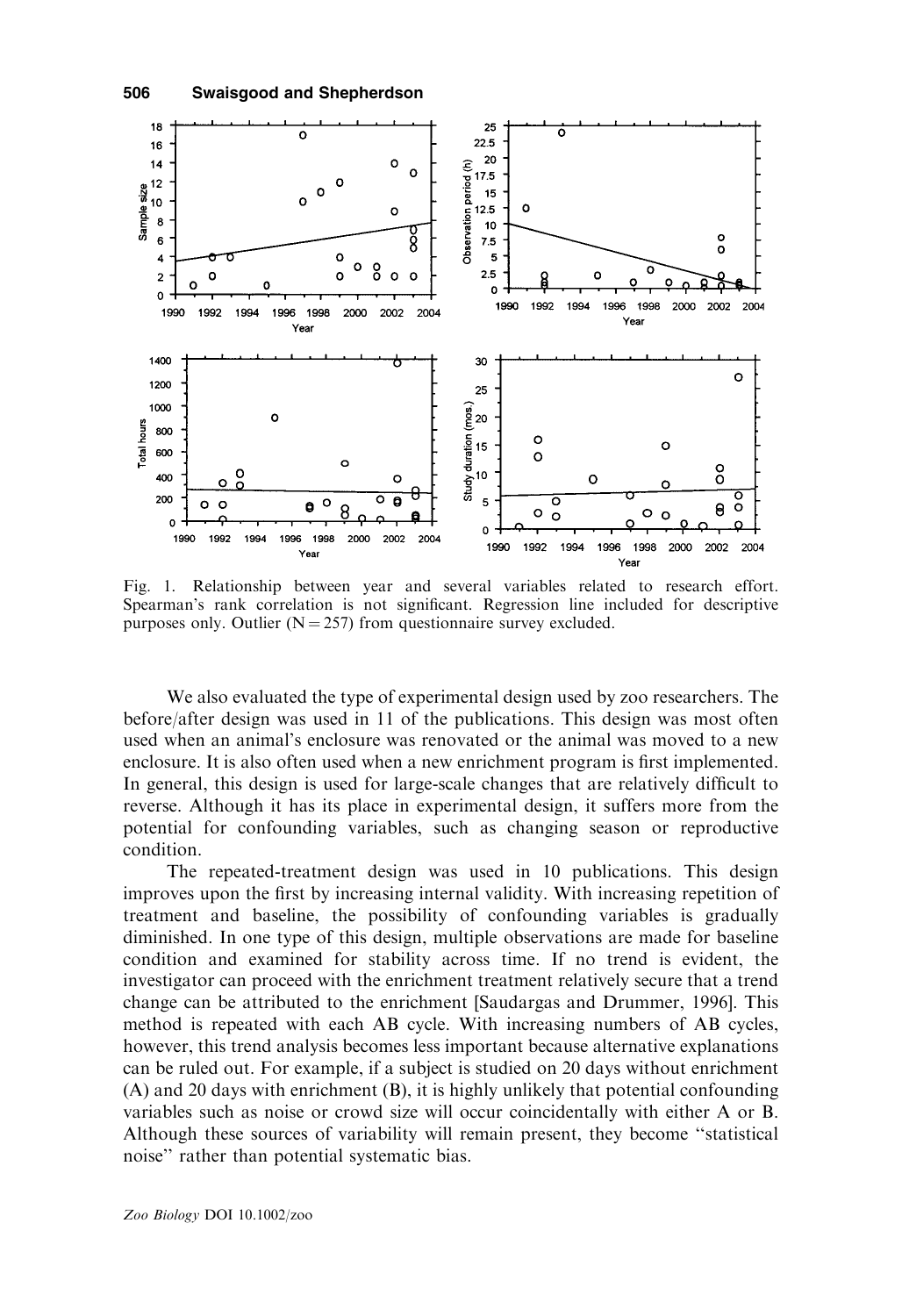In between-subjects studies, seen in three of the publications, the investigator measures the behavior of some individuals in enrichment condition A and a different set of individuals in B. This design reduces confounding variables only if the subjects within each treatment are independent of one another, i.e., not belonging to the same social group or all housed at the same location [Hurlbert, 1984]. With small sample sizes, individual histories and temperament become important confounding variables, and results should be interpreted with caution. The internal validity of this design thus depends on the circumstances. A final way to measure the effects of enrichment on stereotypy is the questionnaire survey, observed once in our sample. In this example, the investigators [Bashaw et al., 2001] obtained responses from 49 institutions on the occurrence of stereotypies in 257 giraffe and okapi. Although these data are not fully independent, this impressive sample size allowed these researchers to correlate several enclosure and husbandry variables with stereotypies. More of this sort of study, with follow-up observational and experimental work, is clearly needed. Ideally, experimental or at least observational work is needed to validate the reliability of questionnaire surveys [Shepherdson, 2001].

In general, the most enlightening studies are multi-institutional (or at least based on reasonable sample sizes) and are of the multiple-cycle ABAB-type design. We encourage the increased use of these kinds of studies in the zoo community.

Another aspect of experimental design that can slow progress toward understanding what sorts of enrichment really work is the use of many different forms of enrichment simultaneously. This everything-but-the-kitchen-sink approach can produce marked results, but subsequent practitioners cannot determine the enrichments that were most important in producing the result [Swaisgood and Shepherdson, in press]. Sixteen of the publications relied on this method. In 3 of these 16 cases, however, the investigators studied multiple enrichments but with only one present at a time, and hence could analyze the effects of each separately. In the remaining 9 (of 25) publications only one aspect of enrichment was changed, which although potentially less efficacious on the whole yields clear results for a specific enrichment. We sympathize with the kitchen-sink approach because zoo personnel are often justly motivated to bring their charges to optimal wellbeing as quickly as possible. We need to acknowledge, however, that this is done at the expense of gaining a better understanding of enrichment strategies that will ultimately enhance wellbeing across multiple institutions. Moreover, in our sample the multipleenrichment strategy was no more effective at reducing stereotypy than was the singlechange strategy ( $\chi^2$  = 1.7, P = 0.44), suggesting that the kitchen-sink approach may not be an improvement over thoughtful selection of single enrichments.

In a related issue, zoo researches seem to choose their enrichments thoughtfully, only testing enrichments that they predict will be effective for the circumstances of their subjects. They can hardly be faulted for this, but again this limits our ability to determine what works and what doesn't or when it works. We do not advocate that investigators purposely compromise animal wellbeing by providing inappropriate enrichment. If they design studies that test the effects of several forms of enrichment, however, including those they believe are unrelated to the motivational basis for stereotypies in their animals, perhaps then we will find that all enrichments don't work equally well and, more importantly, why. Another factor compromising our meta-analysis is the near certainty that the published literature is highly biased toward positive findings, largely because of unfavorable peer review.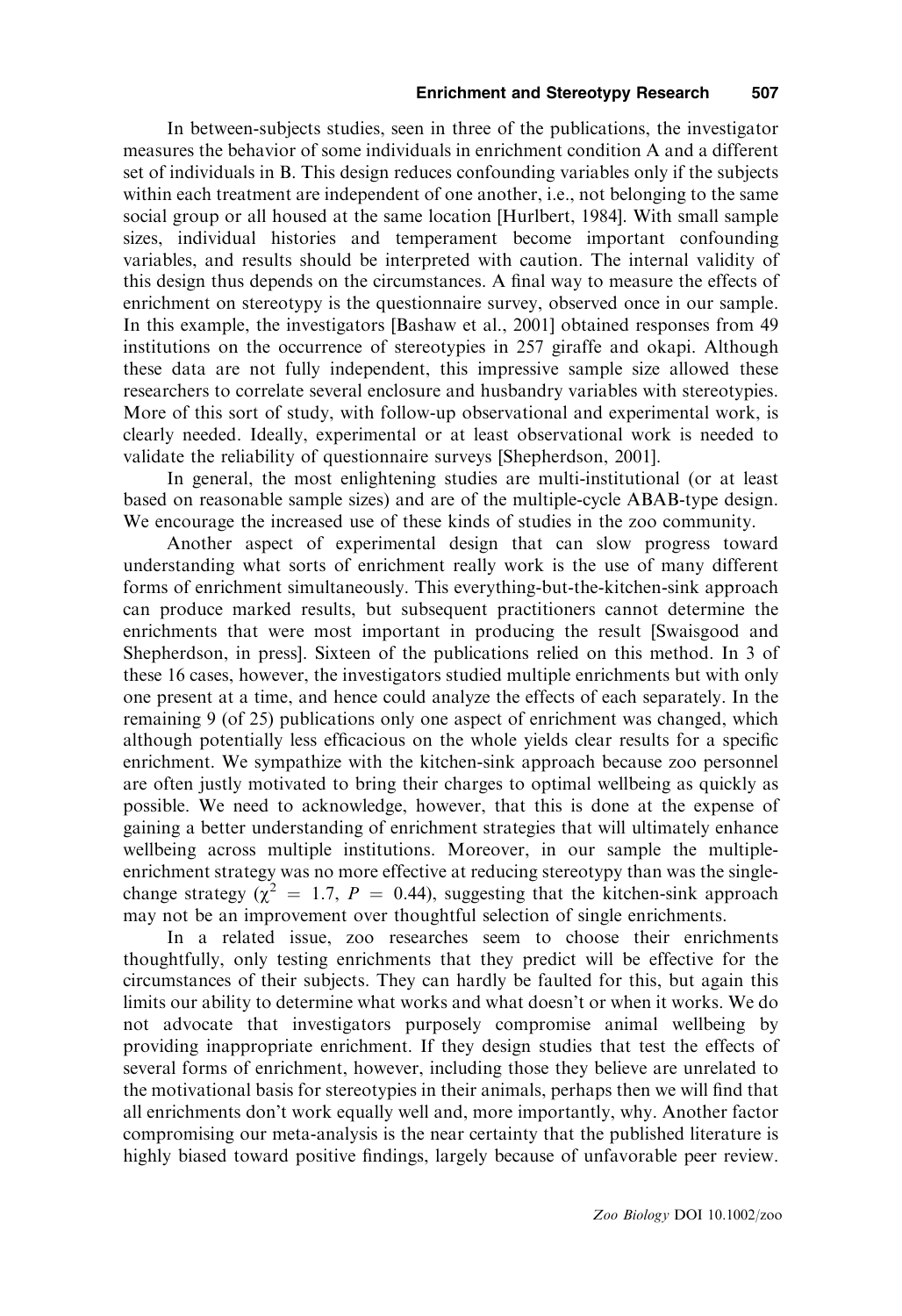A second way of advancing understanding for why some enrichment doesn't work, then, is to include negative results (perhaps from earlier studies) in publications of results with positive findings.

### Statistical Analyses Used by Zoo Researchers

In most publications in our sample, authors used what we view to be legitimate statistical analysis according to our criteria. In only one publication did authors analyze their data with a legitimate between-subjects analysis. The scarcity of this analysis is testament to the small sample sizes that prevail in zoo studies. By contrast, authors frequently incorporated repeated measures (within-subjects design) into the analysis ( $n = 13$ ), thereby increasing the degrees of freedom and statistical power above the threshold necessary to attain statistical significance. Repeated measures were often varying enrichment conditions, but other blocking variables such as season or time of day were also used. Not only does this make legitimate statistical analysis feasible, but it also reduces the effects of extraneous variables that add statistical noise to the analysis.

A simple example will make this point clear. The investigator wishes to evaluate the effects of enrichment on circulating corticoids, a measure of stress. From previous studies she knows that both time of day (Morning/Afternoon) and season (Spring/Summer/Fall/Winter) affect corticoid levels, and therefore decides to use them as blocking variables in the analysis as a statistical control. Four subjects are exposed to two different forms of enrichment during each season and time period. The resulting analysis contains 64 data points (2 time periods  $\times$  4 seasons  $\times$ 4 subjects  $\times$  2 treatments). The residual error for the denominator for the F-statistic in the ANOVA model contains 52 degrees of freedom  $(df)$  if no interactions are included in the model. The caveat for this kind of approach is that researchers cannot just add blocking variables without regard to biological relevance. For example, although separating the data set into two time periods may be legitimate, separating it into 24 1-hr periods to increase the degrees of freedom 24-fold would clearly be inappropriate. There is no agreed upon criterion for how few individuals may be used in a repeated-measures analysis. If enough factors are added to the statistical model, it is indeed possible to attain statistical significance for a single individual. Even so, it is clearly unreasonable to generalize to the population based on  $n = 1$ . Somewhat arbitrarily we recommend a goal of at least six subjects, with a minimum of four, but with cautious interpretation (see below).

Six of the publications in our sample suffer from data pooling errors. When  $n$  subjects are observed  $k$  times, and the data are pooled to create a sample size of  $n \times k$ , the data are not independent and degrees of freedom are artificially inflated, resulting in inflated Type I error rate [Machlis et al., 1985]. Simply adding subject as a factor to the statistical model (usually ANOVA) does not guard against data pooling, unless legitimate repeated measures account for the multiple data points (see above). Statistically, large samples of behavior should not be equated with large numbers of individuals. Clearly, obtaining 100 samples from three individuals is not as generalizable to the population level as are 100 samples from 100 individuals.

A common alternative to pooling, found in four publications in our sample, is to compensate for small sample size by calculating statistics on data from individual animals separately. Although less than ideal, we consider this statistical method a relatively legitimate approach to dealing with small samples sizes [see also Saudargas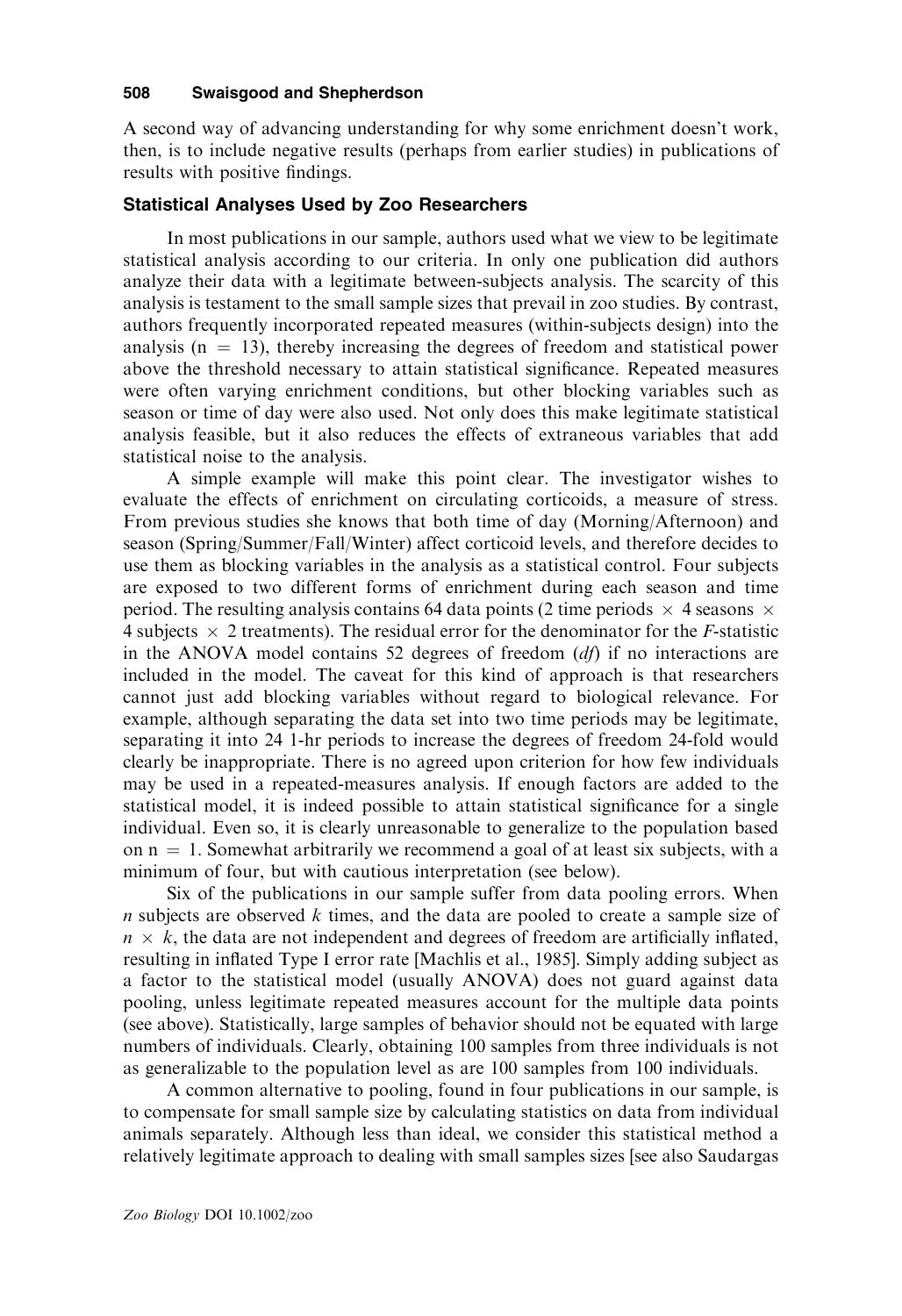and Drummer, 1996]. Authors should always acknowledge the limitation of individual-animal statistics, however, by stating clearly in the abstract and elsewhere that they cannot generalize to the larger population and can only make claims to the effects for the specific subjects in the study [e.g., Owen et al., 2004]. No authors in our sample did this. There are, however, cases where individual-animal statistics are advantageous, and therefore generally preferred to pooling. Many aspects of captive management, such as enrichment plans and stress mitigation, require understanding the needs of individual animals, which can be highly variable, so that individualized plans of action can be crafted. For example, one animal may display signs of stress in response to vehicular traffic noise whereas another may not. In these cases, statistics on the individual are more enlightening than are population trends [Swaisgood, Owen et al., in press].

When sufficient individuals are not available and research is conducted nonetheless, we recommend authors resort to descriptive statistics or individualanimal statistics. We believe, however, that such studies are warranted only when the authors are addressing a somewhat novel research question, one where even a small amount of new information will be useful. Alternatively, this approach may be used when the information is needed to fine-tune management for individual animals, but this may be of limited interest to the scientific community at large.

These cases represent the most extreme of numerous forms of pseudoreplication (meaning that replicates are not statistically independent), a slippery concept that has spawned much debate. In their review of pseudoreplication, Bart et al. [1998] recognize that ''reasonable people may disagree'' and conclude that the ''best general advice is simply that investigators should clearly specify the population to which their statistical inferences apply'' (p. 181). We concur and advocate this approach in reporting zoo-based research findings, which are often marked by a greater degree of pseudoreplication than is biological research in general. We also point out that the best way out of this dilemma is the increased use of multiinstitutional studies that minimize pseudoreplication and maximize external validity.

# Species Characteristics

The species characteristics of animals included in stereotypy research may illuminate the traits that promote stereotypy, assuming investigators are more likely to study animals that perform stereotypy. Choice of animals may also reveal the researchers' biases. Table 1 displays the species and families covered in our review. The felids were the most studied species, followed by ursids and hominids. These families also contain some of the most notoriously stereotypic zoo animals. Figure 2 presents data on the percentage time that animals from these families spend performing stereotypies before enrichment. These data are instructive and provide an idea of the extent of stereotypies in zoo animals, but these values should not be used to make comparisons among families because the small sample sizes and variable observation times and effort mean that they may not be representative. Arguably, many of the species represented in Table 1 could be classified as ''charismatic megafauna.'' These large-bodied animals tend to have large home ranges, however, a factor known to correlate with stereotypy performance in carnivores [Clubb and Mason, 2003]. The ursids and felids also tend to be solitary in nature and may fare worse in captivity than social species because they do not have access to or benefit from interaction with conspecifics. Indeed, asocial species (28)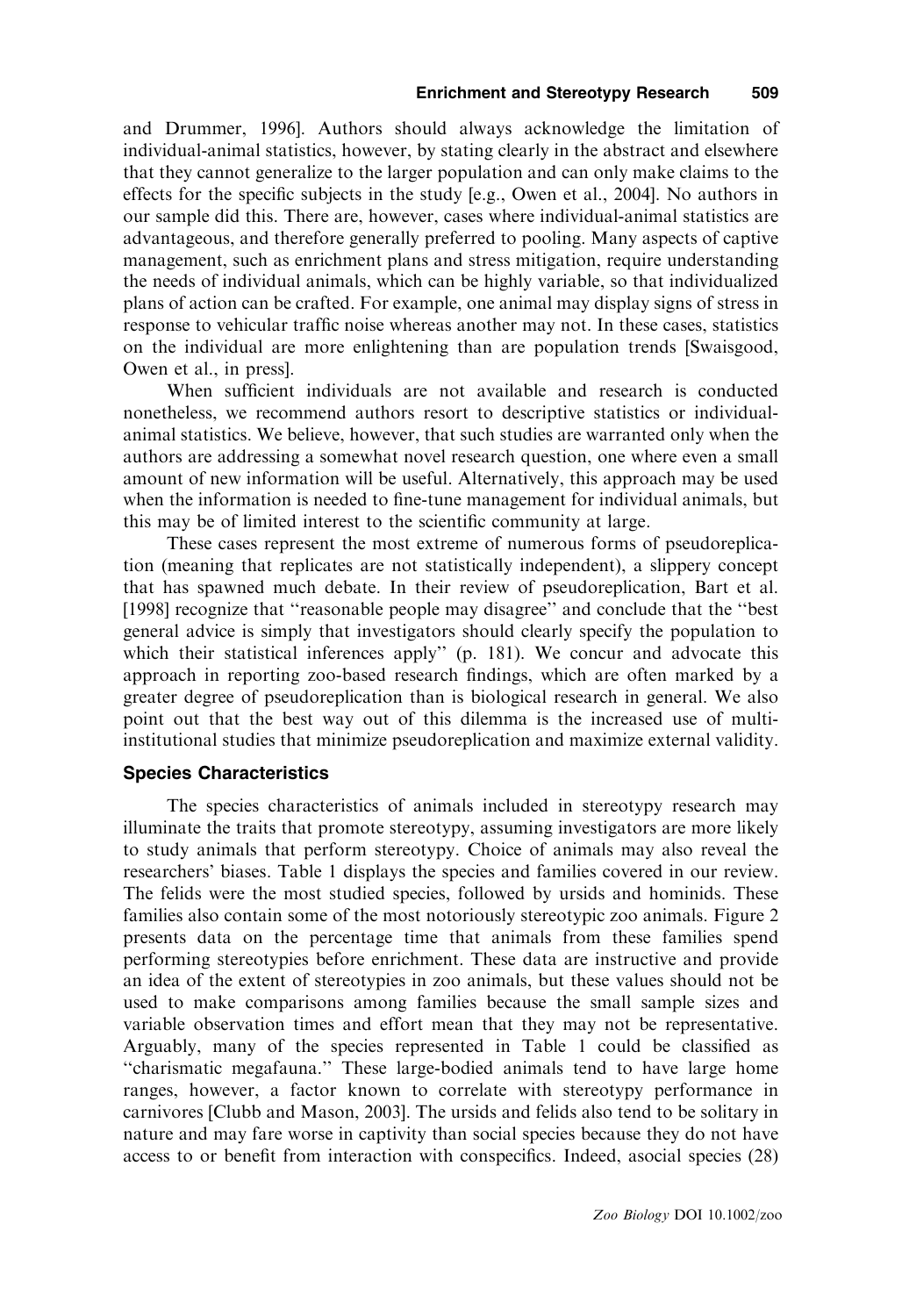| Family          | <b>Species</b>                                                                                                  | No. of articles |
|-----------------|-----------------------------------------------------------------------------------------------------------------|-----------------|
| Cercopithecidae | Mandrill                                                                                                        |                 |
| Elephantidae    | Elephant                                                                                                        |                 |
| Felidae         | Cheetah, jaguar, jungle cat, leopard, leopard<br>cat, lion, lynx, tiger                                         |                 |
| Giraffidae      | Giraffe, okapi                                                                                                  | 2               |
| Hominidae       | Chimpanzee, gorilla                                                                                             |                 |
| Phocidae        | Harbor seal, gray seal                                                                                          |                 |
| Pongidae        | Orangutan                                                                                                       | $\mathcal{D}$   |
| Psittacidae     | Conure                                                                                                          |                 |
| Suidae          | <b>Babirusa</b>                                                                                                 |                 |
| Tapiridae       | Tapir                                                                                                           |                 |
| Ursidae         | American black bear, Asiatic black bear,<br>brown bear, giant panda, polar bear, sloth<br>bear, spectacled bear | 5               |

TABLE 1. Taxonomic classification of animals studied in the publications used in the analysis (some publications include more than one species or family)



Fig. 2. Stereotypy performance as a function of taxonomic family. Analysis based on data reported for control or pre-enrichment baseline conditions  $(N = 21)$ .

also predominated over social species (16) in our sample. Carnivory was the most frequently represented foraging strategy in our sample, with 24 studies on animals classified as carnivorous. By contrast, only 11 herbivores and 9 omnivores were included. Carnivores also tend to be solitary and have large home ranges, so this factor may again offer a partial explanation for their overrepresentation.

Our data set included 18 studies of threatened or endangered species and 22 that had no conservation status. Species with larger home range size are also more vulnerable to extinction [Woodroffe and Ginsberg, 2000], which may mean that many species that are endangered are also more vulnerable to stereotypy development. Nonetheless, because the majority (85%) of animals in zoos are not endangered [Magin et al., 1994], this suggests that managers and researchers are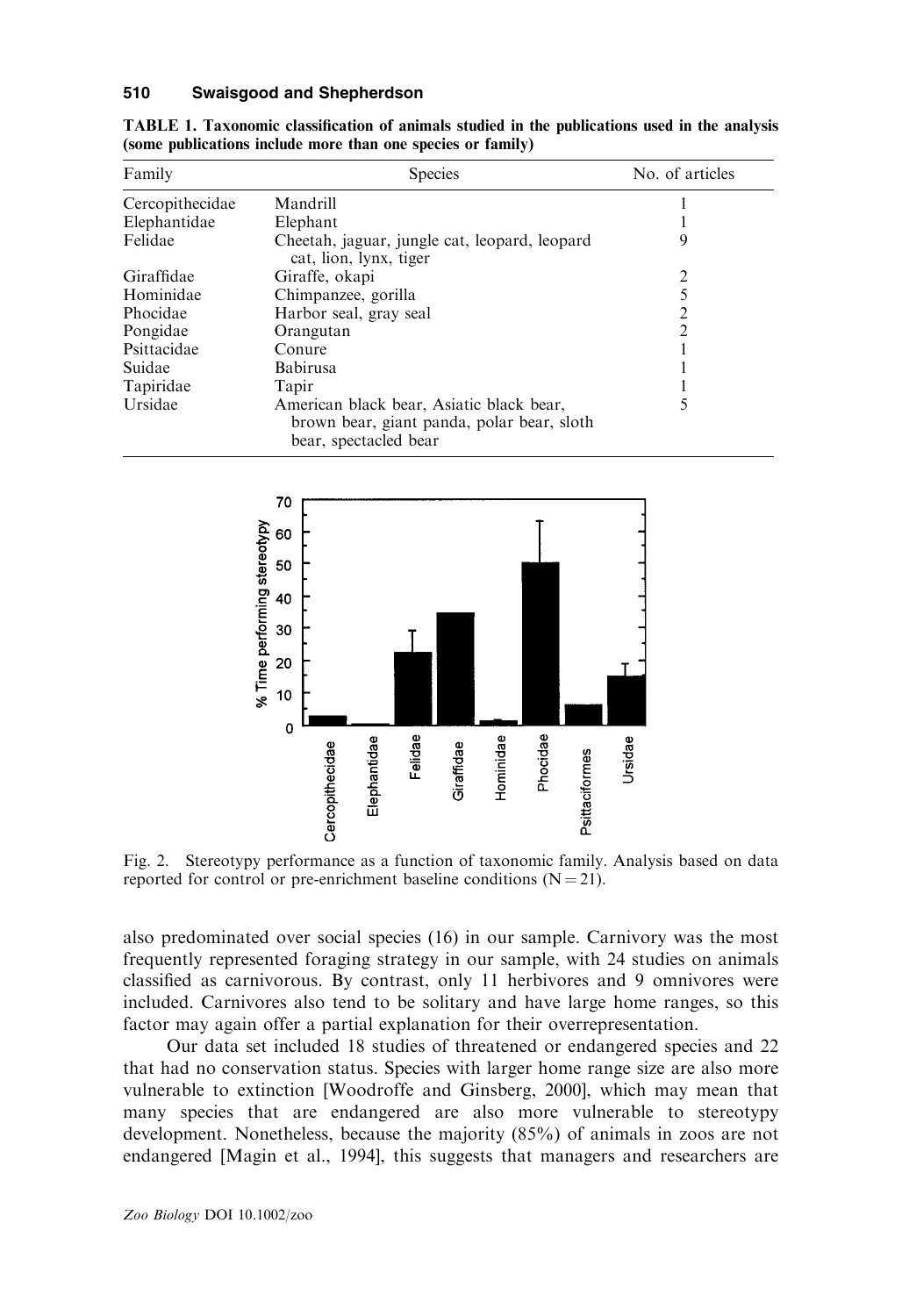targeting endangered species with enrichment programs to improve wellbeing. Endangered species get more than their fair share of attention in many regards, but the link between enrichment, wellbeing, and reproduction [Carlstead and Shepherdson, 1994] and behavioral competence for reintroduction to the wild [Shepherdson, 1994] must play an important role in these efforts. For example, enrichment programs are playing a major role in conservation breeding efforts for the highly endangered giant panda [Swaisgood, Zhang et al., in press; Swaisgood et al., 2003].

In a previous report we were unable to discern any effects of taxonomic position on the efficacy of enrichment in reducing stereotypy [Swaisgood and Shepherdson, in press], although final conclusions require further evaluation. There were clearly no differences between the carnivore, primate, and other families, however, with all groups showing about a 50% reduction in stereotypy performance after enrichment. Given the wide variety of ecological strategies within these groups, this result is perhaps unsurprising. In the current analysis, we examined whether foraging strategy determined whether enrichment significantly reduced stereotypy levels. We found a marginally nonsignificant effect ( $\chi^2 = 5.5$ ,  $P = 0.06$ ): it seemed most effective for carnivores  $(9/13)$ , moderately effective for herbivores  $(11/21)$ , and least effective for omnivores  $(1/6)$ . We await more data with fewer confounding variables (e.g., omnivores may have received some less effective forms of enrichment in this sample), however, before drawing any conclusions on the effects of foraging strategy. By contrast, sociality was more obviously unrelated to enrichment efficacy: enrichment was associated with a significant reduction in stereotypies in 11/21 tests for social species and in 9/16 of tests on asocial species ( $P = 0.81$ ).

Excluding tests on groups of mixed species with varying conservation status, enrichment with endangered species (4/14) was significantly less likely to reduce stereotypies than was enrichment with nonendangered species (15/22;  $\chi^2 = 5.5$ ,  $P =$ 0.02). Because the median sample size was five for endangered species, sample size is a little better than for the survey as a whole (four), and cannot explain lack of statistical effect. A better explanation lies in the fact that endangered species were displaying less stereotypic behavior before the enrichment was tested (Mann-Whitney U-test:  $n = 6, 10; Z = 2.6, P = 0.009; Fig. 3$ . This low level of stereotypy performance in baseline conditions makes it difficult to significantly reduce this level



Fig. 3. Stereotypy performance as a function of species conservation status. Analysis based on data reported for control or pre-enrichment baseline conditions ( $N = 16$ ).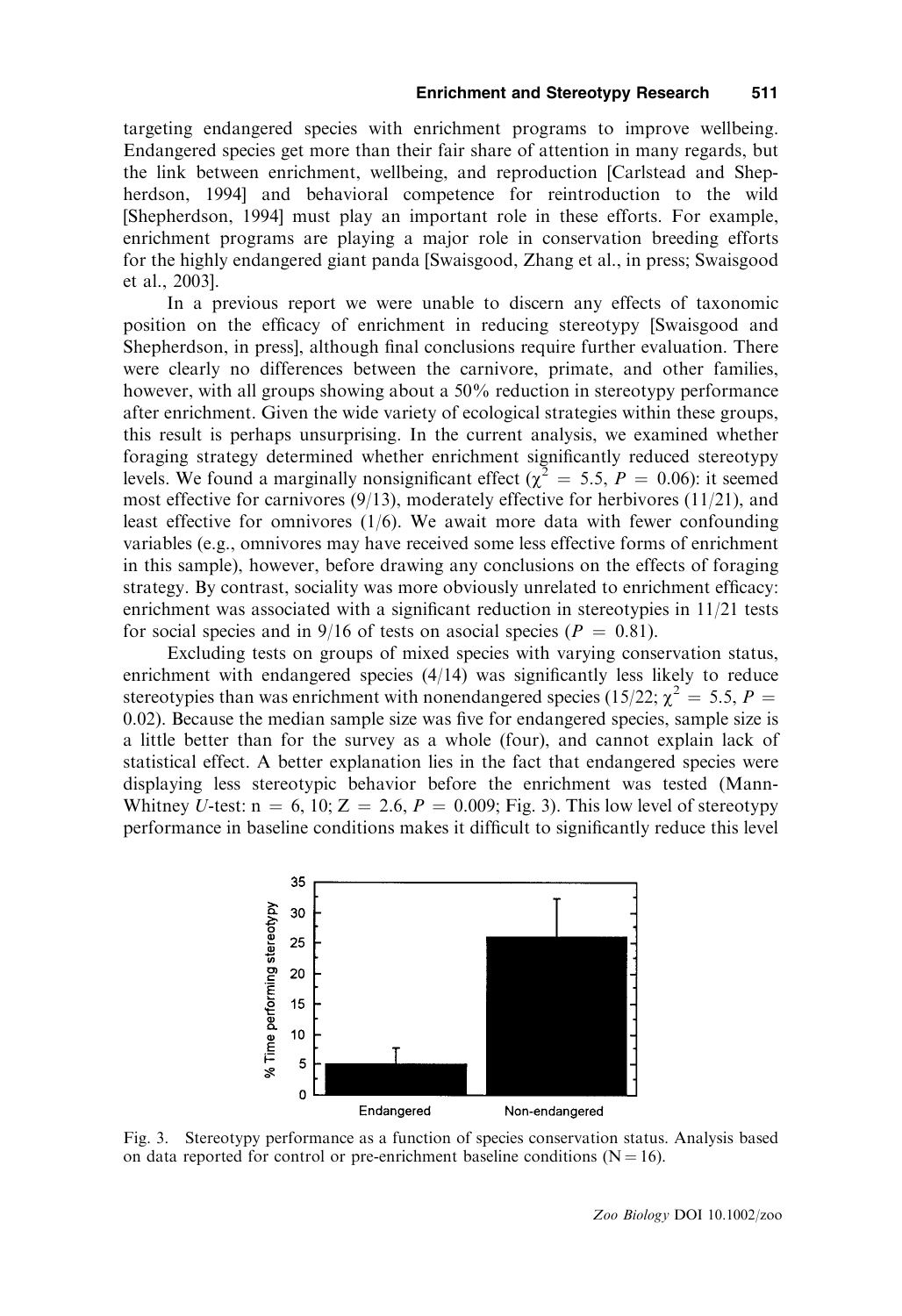further. The most plausible interpretation is that endangered species are already living under more enriched circumstance in baseline conditions. This is good news for endangered species, which deserve the extra attention to promote reproduction, but it may make them less suitable for understanding the relationship between enrichment and stereotypies.

Studies on smaller, less charismatic species are notably lacking. We advocate more research on these overlooked species, which often will help meet two objectives: (1) larger n because of greater numbers of animals held at individual institutions; and (2) more diversity in terms of phylogeny, life-history strategies, foraging strategies, and so forth.

# Measuring the Effects of Enrichment on Stereotypy

Table 2 displays the types of enrichment we found in the literature sample. This list gives a rough idea of what enrichments were provided and how frequently they were used; however, in many cases the enrichments were so poorly described that we were unable to classify each change made. This was especially true for major exhibit changes. Here we can see that feeding enrichments were common, especially those that increased search, extraction, or processing effort. Scheduling changes to increase the number of feedings or reduce the predictability of feeding times were also relatively common. Of the nonfeeding enrichments, major exhibit changes were most common, followed by rotating animals through multiple equally enriched enclosures.

Although our data are limited for several forms of stereotypy, it is important to look at the various forms that stereotypies take because they can provide insight into

TABLE 2. Frequency of different types of enrichment used in studies included in the analysis (description of details of enrichment varied, so frequencies are approximations based on inference)

| Enrichment type        | Frequency |
|------------------------|-----------|
| Novel objects          | 3         |
| Olfactory              |           |
| Training               |           |
| Major exhibit change   |           |
| Live vegetation        |           |
| Shelter                |           |
| Climbing structure     |           |
| Water source           |           |
| Substrate              |           |
| Moveable furnishings   | 4         |
| Unmovable furnishings  | 2         |
| Increased size         | 5         |
| Enclosure rotation     | 5         |
| Other non-feeding      | 3         |
| Feeding                |           |
| Search time            |           |
| Capture time           |           |
| <b>Extraction</b> time | 10        |
| Processing time        | 10        |
| Temporal variability   |           |
| No. feeding times      | 5         |
| Other feeding          | 0         |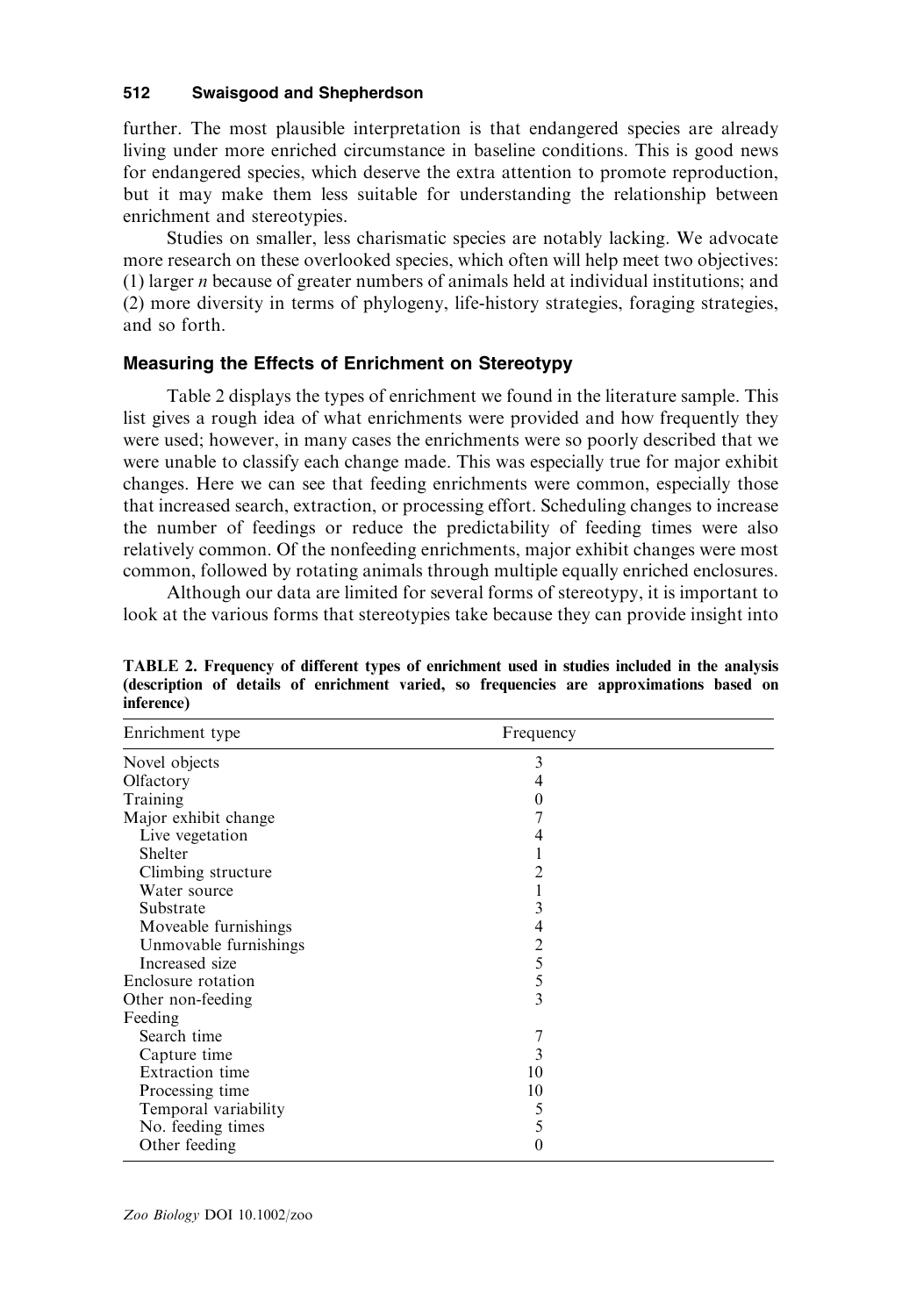

Fig. 4. The effects of enrichment on stereotypy performance. ''Number of cases'' refers to the number of times the stereotypic behavior was observed in the data set. ''Composite stereotypies'' was used when the authors lumped several different kinds of stereotypies together for analysis. ''All stereotypies'' refers to the effects of enrichment on any form of stereotypy in the other categories. ''No effect'' indicates that enrichment had no statistical effect on stereotypic behavior, whereas ''Decrease'' indicates that enrichment significantly decreased stereotypic behavior. The numbers above the columns refer to the percent of cases in which enrichment significantly decreased stereotypy performance.

motivation and causation [Mason, 1993]. Different forms of stereotypy may have different etiologies and arise from different motivational states. Locomotor stereotypies (pacing) were by far the most common form in our survey, and 53% of studies found a significant decrease after implementation of enrichment (Fig. 4). Analysis of more than one form of stereotypy together was also common, and enrichment was effective in 42% of these cases. Oral stereotypies were measured in six studies, and enrichment yielded a significant reduction in 83% of these studies. Repetitive movement, regurgitation, and other forms occurred rarely. When all 41 studies are considered together, enrichment significantly reduced stereotypies about half the time (53%).

With this limited data set, we cannot say much about the persistence of different forms of stereotypy when countered with enrichment. Is one form of stereotypy more difficult than another is to reduce or abolish? Again, one obstacle to such insights was the failure of some authors to report the occurrence of individual forms of stereotypy. ''Composite'' stereotypies are often reported because the frequency of individual forms is not sufficient for analysis, an understandable constraint; indeed one of us is guilty of this oversight [Swaisgood et al., 2001]. In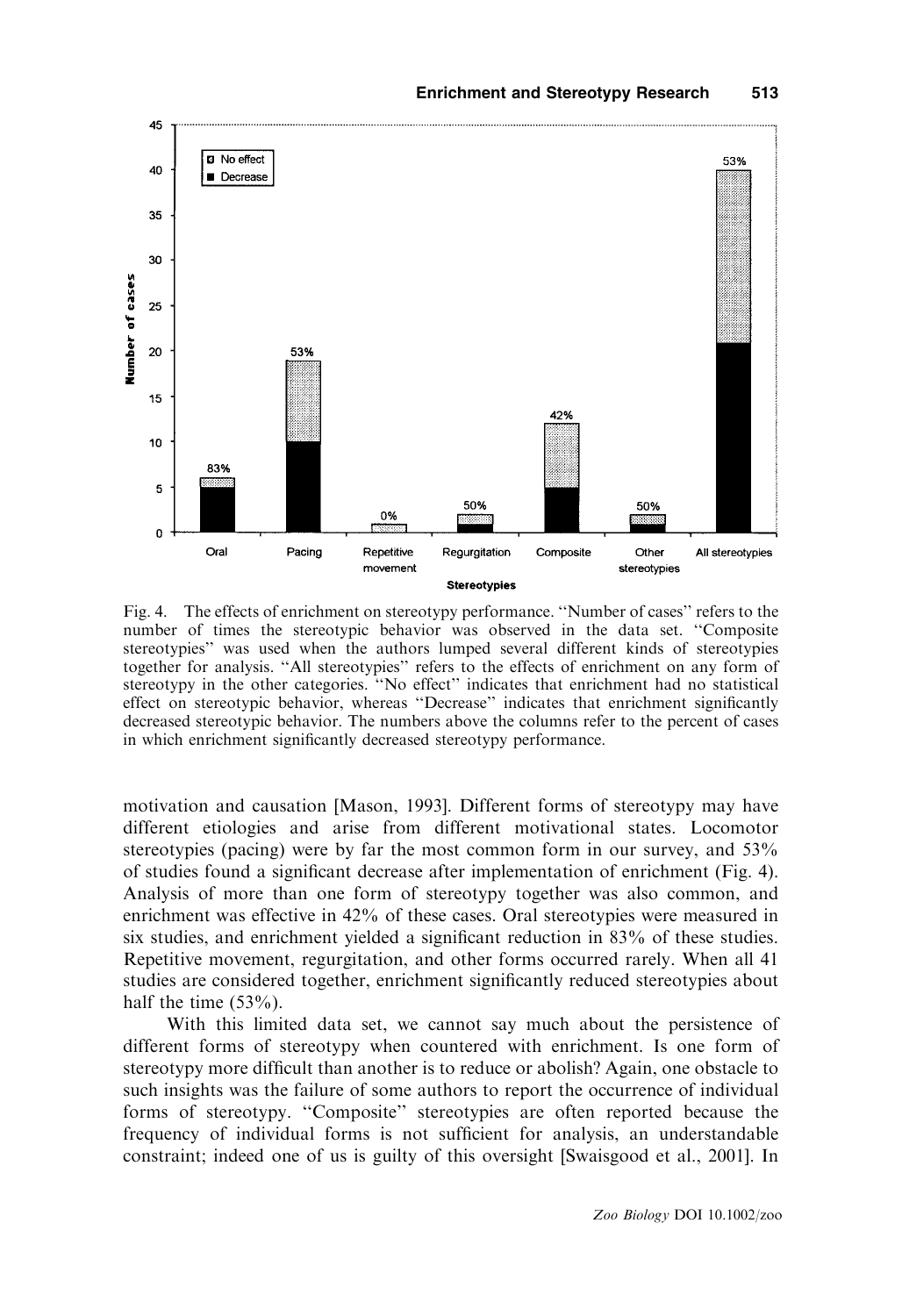the future, we encourage authors to present at least descriptive statistics for individual stereotypy forms to facilitate meta-analyses across many publications.

Another problem encountered in many of these publications is the lack of specific, detailed definitions for stereotypic behavior. In some cases the definitions were exceptionally vague. For example, some authors used the term ''pacing'' without further description. In our experience, one person's perception of what constitutes pacing can be quite different from another's. How invariant and how repetitive does the locomotion have to be to merit the designation of pacing? Does the footfall pattern have to be nearly identical or is it sufficient to wander around in the same general area for a length of time? The same sort of ambiguity was found in the other forms of stereotypy defined. Indeed, only one author provided a quantitative definition of what constituted stereotypy. Pacing was defined as ''more than three traverses of a definite path, such as the back wall of the exhibit, or the area around the edge of the pool. Score as move until three traverses completed'' [Forthman et al., 1992]. Authors need to present more of this sort of detail so we can be sure that we are comparing similar stereotypic behaviors when evaluating results across studies. In addition to improved definitions, it will also be useful for authors to report more detailed quantification in the results. Mason [1993] advocates that the morphology be measured in terms of body parts used, bout length, and rapidity of repetition. Studies on ''loose stereotypies'' (predictable subroutines embedded in more variable patterns, often evident over longer time scales) are also important. With stereotypies, and their plasticity in the face of enrichment, the devil (i.e., the underlying motivation) may well be in the detail.

In addition to reporting the details of enrichment and stereotypy, understanding can be deepened by the inclusion of other measures of wellbeing, both behavioral and hormonal [for a review see Young, 2003]. Corticoids are the most common hormonal measure of wellbeing, but disappointingly the pioneering work in this area by Carlstead et al. [1993], who found a reduction in corticoids after enrichment, has not been seized upon by the zoo community. Of 41 studies in our sample, this study is the only one that measured corticoids. Authors presented analyses of natural behaviors on 16 occasions and found a significant increase in response to enrichment in 13. In 14 of 19 reported analyses, activity levels were found to be higher post-enrichment. Enrichment was associated with a significant increase in behavioral diversity in all three studies that presented these data. Clearly, enrichment has diverse effects on behavioral and physiological profiles well beyond just stereotypies, and when measured, they offer additional insights into the relationship between enrichment and animal welfare. Although the validity of many of these behavioral indices for welfare is hotly debated [review in Veasy et al., 1996; Young, 2003], documenting the interrelationship among these variables will be instrumental to a better understanding of stereotypies and is an important goal of future work in this area.

# General Discussion

Based on the information presented here, we can make a number of suggestions for guiding future research on stereotypic behavior and enrichment in zoos that we believe will help to shed more light on some of these questions in the future. First, we stress that although we conducted a meta-analysis looking for types of enrichment that work better than others do, we do not advocate a one-size-fits-all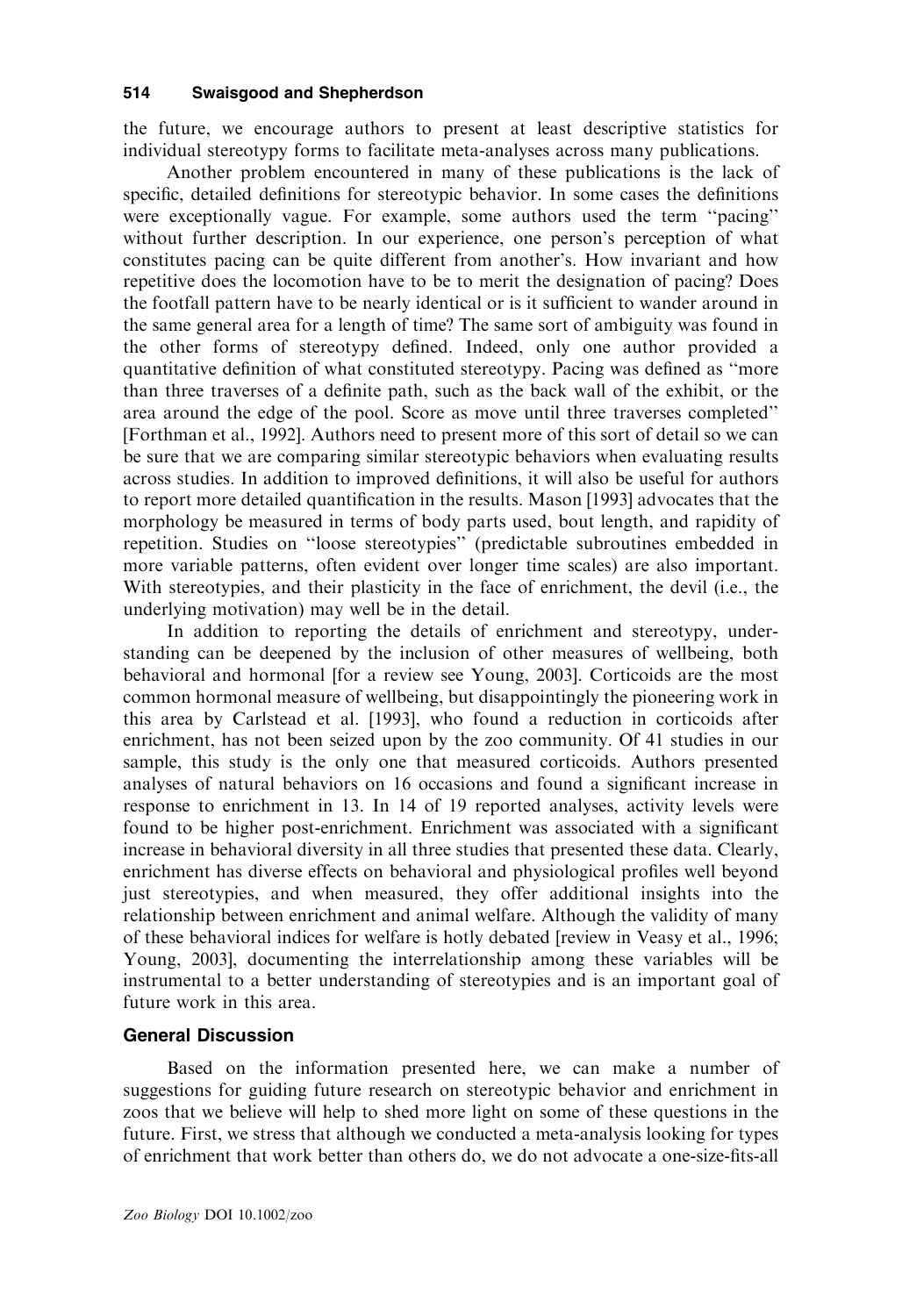approach to enrichment. We all have experiences with the idiosyncrasies of animals even within a species, where enrichment works well for some individuals but not others. We should not, however, let this natural variation prevent us from searching for larger general principles and global strategies that are more likely to work more of the time than alternatives, then looking further for factors influencing variation in enrichment efficacy (e.g., species, age, and gender).

Perhaps the most urgent need is to increase the sample size of animals included in these studies. Most often this will mean more multi-institutional studies. Of 41 studies in our sample, only three were multi-institutional studies and one of these was a questionnaire survey to 49 zoos. Questionnaire surveys are a valuable way of collecting information on large sample sizes at multiple institutions, but they cannot substitute for direct observation. Correlative studies [e.g., Carlstead, 1998] that measure the relationship between observed behaviors and environmental variables are an effective way of learning about the variables that influence stereotypic behavior and wellbeing. A variant of the correlational study is to capitalize on ''accidental'' experiments, e.g., studying animals that are housed in different environments. Of course the gold standard is the controlled experimental approach. This is challenging in the zoo context but not impossible, as Wielebnowski et al. [2002] demonstrated in an exemplary study; hopefully, others will now follow.

Another problem that our review revealed was the relatively poor level of description of enrichment and stereotypy. Terms such as ''scattered food,'' ''novel objects,'' and ''naturalistic environment'' could cover a wide variety of different objects and activities. If we are to gain a deeper understanding of which kinds of enrichment work best, we need to know exactly what was tried. Mench [1998] and Sambrook and Buchanan-Smith [1997] have advocated strongly the need for careful description of enrichment items and how different properties influence efficacy. In an empirical attempt to follow this advice, Swaisgood, White et al. [in press] quantified 13 properties of five different enrichments and tested how these mapped onto the behavioral profiles associated with enrichments and their effects on wellbeing. The need for details also applies to descriptions of stereotypic behavior, which are rarely described in much detail (for a study that does attempt this see Lewis [2000]), a plea that Mason made back in 1993 [Mason, 1993]. Different kinds of stereotypic behavior may respond to treatments differently, but if stereotypies are not described quantitatively this information will be hard to gain.

In the course of our review we also noted that many zoo studies lacked the strong theoretical framework and hypothesis-testing approach that is more prevalent in the farm and lab animal research. Various competing theories were often alluded to, but not specifically tested. Moreover, conceptual overlap between theories meant that clear distinctions could not be made. To aid in the advancement of a theoretical framework to guide enrichment and to enable the evaluation of competing theories, it is clear that varying theories need to be articulated in a way that allows mutually exclusive alternative predictions to be generated. A systematic evaluation of all the theories advanced to explain stereotypy development and enrichment efficacy will do much to revitalize future research and understanding in this field. This will require the amalgamation of some overlapping theories and the establishment of sharper conceptual boundaries between those remaining. Once done, zoo researchers need to take up the challenge to test these models explicitly. Only such tests will allow us to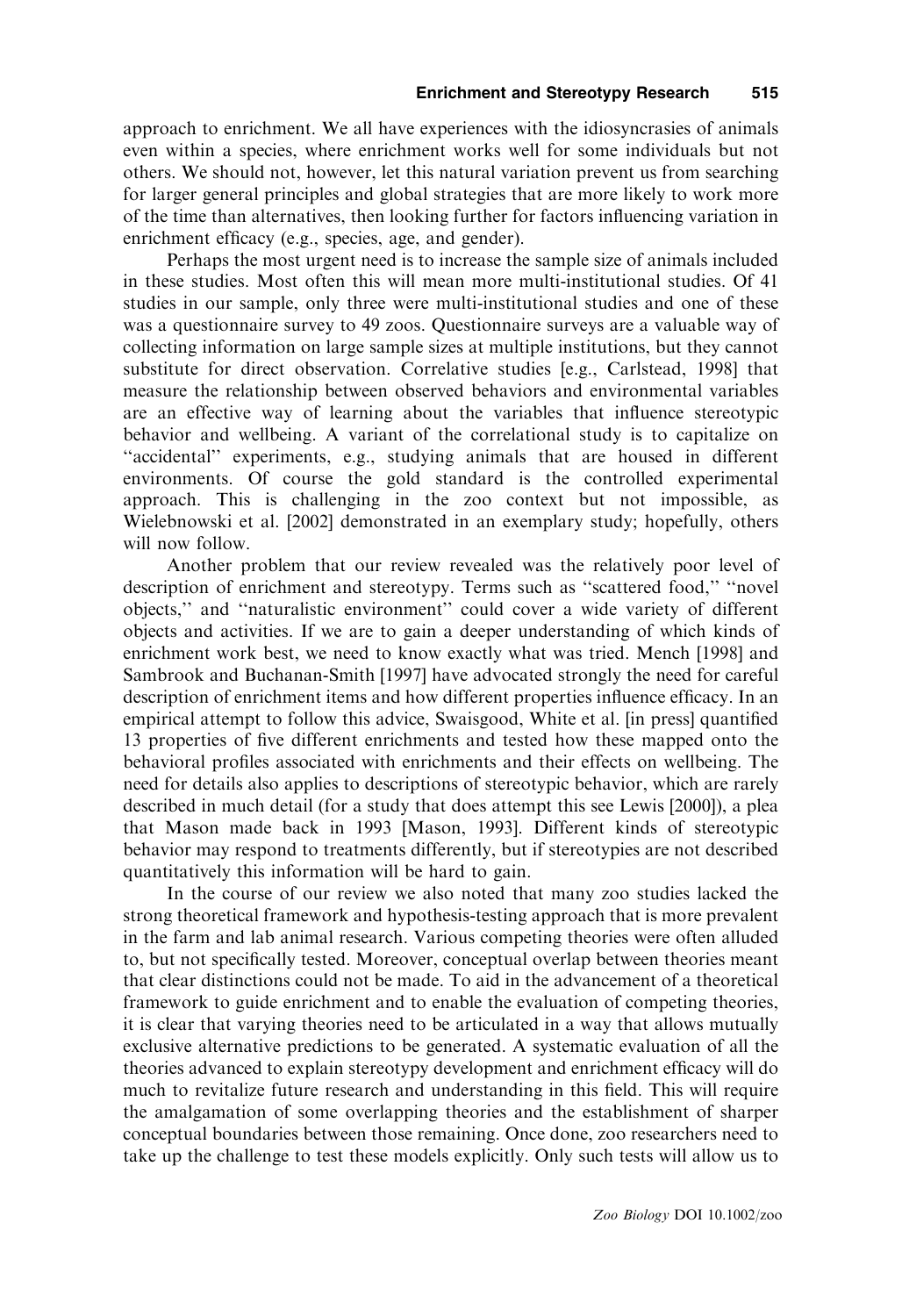understand the motivations underlying the performance of stereotypies and why some enrichments are better at addressing these motivations than others.

If these goals can be realized, we foresee a future where, in 10–15 years, we can conduct a literature meta-analysis and determine not only what theories best explain observed patterns of stereotypy performance and enrichment success, but have much to say about what kinds of enrichment strategies do and don't work, and under what circumstances. It has been said that the goal of science is prediction, and we believe this should be the goal of enrichment research in zoos, namely, to:

1. Predict when stereotypies are most likely to develop (i.e., what species in what kinds of enclosures, subject to what kind of husbandry practices?)

2. Predict what forms of enrichment are required to reduce and abolish stereotypies across various taxonomic units and captive circumstances.

Undoubtedly, this goal will never be realized fully, but the closer we come, the better will be our arsenal for improving wellbeing for captive animals. We hope that enrichment will continue to be practiced at ever increasing levels of enthusiasm and sophistication and that more studies will be conducted that take into account some of the problems revealed by our meta-analysis.

# **Conclusions**

1. Zoo researchers tackle stereotypies with diverse and creative enrichment strategies, resulting in a significant reduction of stereotypy performance in 53% of the studies included in our literature meta-analysis.

2. The value of zoo research on enrichment and stereotypies can be increased by improved experimental design, statistics, and descriptive details.

3. To understand underlying motivations for stereotypy performance and the effects of enrichment, zoo researchers need to test hypotheses stemming from predictions of specific theoretical models.

4. Although this literature analysis could not draw definitive conclusions on the effects of taxonomic position on enrichment and stereotypies, zoo researchers can make a major contribution to the field by expanding the phylogenetic range of research subjects.

5. The ultimate goal of enrichment-stereotypy research should be to predict when stereotypies will develop and which enrichments will abolish them.

# ACKNOWLEDGMENTS

We thank L. Brudney, M. Owen, and S. Wong for their assistance with the literature review and M. Bashaw, G. Mason, M. Owen, and J. Rushen for their instructive reviews of an earlier version of this article.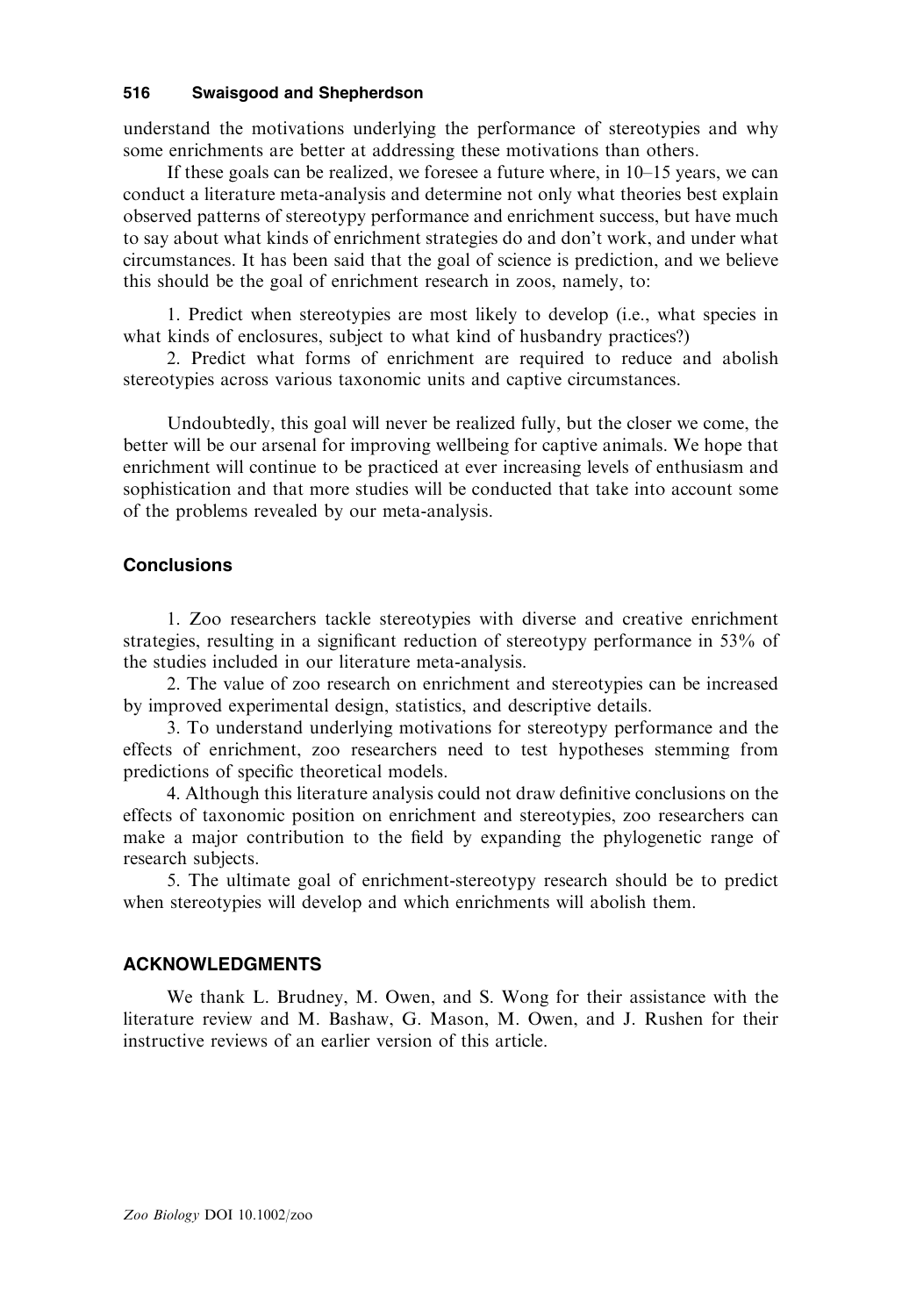#### **REFERENCES**

- Bart J, Fligner MA, Notz WI. 1998. Sampling and statistical methods for behavioral ecologists. Cambridge, UK: Cambridge University Press.
- Bashaw MJ, Tarou LR, Maki TS, Maple TL. 2001. A survey assessment of variables related to stereotypy in captive giraffe and okapi. Appl Anim Behav Sci 73:235–47.
- Carlstead K, Shepherdson DJ. 1994. Effects of environmental enrichment on reproduction. Zoo Biol 13:447–58.
- Carlstead K. 1998. Determining the causes of stereotypic behaviors in zoo carnivores: toward appropriate enrichment strategies. In: Shepherdson DJ, Mellen JD, Hutchins M, editors. Second nature: environmental enrichment for captive animals. Washington: Smithsonian Institution Press. p 172–83.
- Clubb R, Mason G. 2003. Captivity effects on wide-ranging carnivores. Nature 425:473–74.
- Forthman DL, Elder SD, Bakeman R, Kurkowski TW, Noble CC, Winslow SW. 1992. Effects of feeding enrichment on behavior of three species of captive bears. Zoo Biol 11:187–95.
- Hurlbert SH. 1984. Pseudoreplication and the design of ecological field experiments. Ecol Monogr 54:187–211.
- Laule G, Desmond T. 1998. Positive reinforcement training as an enrichment strategy. In: Shepherdson DJ, Mellen JD, Hutchins M, editors. Second nature: environmental enrichment for captive animals. Washington, DC: Smithsonian Institution Press. p 302–13.
- Lewis K. 2000. Individual differences and environmental factors influencing stereotypic behavior in captive polar bears [MSc]: Portland State University. 117 p.
- Lipsey MW, Wilson DB. 2001. Practical metaanalysis. Thousand Oaks, California: Sage Publications. 247 p.
- Machlis L, Dodd PW, Fentress JC. 1985. The pooling fallacy: problems arising when individuals contribute more than one observation to the data set. Anim Behav 68:201–14.
- Magin CD, Johnson TH, Groombridge B, Jenkins M, Smith H. 1994. Species extinctions, endangerment and captive breeding. In: Olney PJS, Mace GM, Feistner ATC, editors. Creative conservation: interactive management of wild and captive animals. London: Chapman & Hall. p 4–31.
- Mason G, Mendl M. 1993. Why is there no simple way of measuring animal welfare? Anim Welfare 2:301–19.
- Mason GJ. 1991. Sterotypies: a critical review. Anim Behav 41:1015–37.
- Mason GJ. 1993. Forms of stereotypic behaviour. In: Lawrence A, Rushen J, editors. Stereotypic animal behaviour. Wallingford, UK: CAB International. p 7–40.
- Mason GJ, Latham N. 2004. Can't stop, won't stop: is stereotypy a reliable animal welfare indicator. Anim Welfare 13(Suppl):57–69.
- Mellen J, MacPhee MS. 2001. Philosophy of environmental enrichment: past, present, and future. Zoo Biol 20:211–26.
- Mench JA. 1998. Environmental enrichment and the importance of exploratory behavior. In: Shepherdson DJ, Mellen JD, Hutchins M, editors. Second nature: environmental enrichment for captive animals. Washington: Smithsonian Institution Press. p 30–46.
- Nakagawa S. 2004. A farewell to Bonferroni: the problems of low statistical power and publication bias. Behav Ecol 15:1044–5.
- Owen M, Swaisgood RR, Czekala NM, Steinman K, Lindburg DG. 2004. Monitoring stress in captive giant pandas (Ailuropoda melanoleuca): behavioral and hormonal responses to ambient noise. Zoo Biol 23:147–64.
- Quinn GP, Keough MJ. 2002. Experimental design and data analysis for biologists. Cambridge: Cambridge University Press.
- Rushen J, Lawrence AB, Terlouw EMC. 1993. The motivational basis of stereotypies. In: Lawrence A, Rushen J, editors. Stereotypic animal behaviour. Wallingford, UK: CAB International. p 41–64.
- Sambrook TD, Buchanan-Smith HM. 1997. Control and complexity in novel object enrichment. Anim Welfare 6:207–16.
- Saudargas RA, Drummer LC. 1996. Single subject (small N) research designs and zoo research. Zoo Biol 15:173–81.
- Shepherdson D. 1998. Tracing the path of environmental enrichment in zoos. In: Shepherdson D, Mellen J, Hutchins M, editors. Second nature: environmental enrichment for captive animals. Washington: Smithsonian Institution Press. p 1–12.
- Shepherdson D. 2001. Environmental enrichment. In: Bell CE, editor. Encyclopedia of the world's zoos. Chicago: Fitzroy Dearborn Publishers. p 421–4.
- Shepherdson DJ. 1994. The role of environmental enrichment in the captive breeding and reintroduction of endangered species. In: Mace G, Olney PJS, Feistner A, editors. Creative conservation: interactive management of wild and captive animals. London: Chapman & Hall. p 167–77.
- Swaisgood RR, Zhou X, Zhang G, Lindburg DG, Zhang H. 2003. Application of behavioral knowledge to giant panda conservation. Int J Comp Psychol 16:65–84.
- Swaisgood RR, Owen MA, Czekala NM, Hawk K, Kinoshita R, Tang J. In press. Evaluating stress and well being in giant pandas: a system for monitoring. In: Wildt DE, Zhang AJ, Zhang H, Janssen D, Ellis S, editors. Giant pandas: biology, veterinary medicine and management. Cambridge: Cambridge University Press.
- Swaisgood RR, Shepherdson DJ. In press. Environmental enrichment as a strategy for mitigating